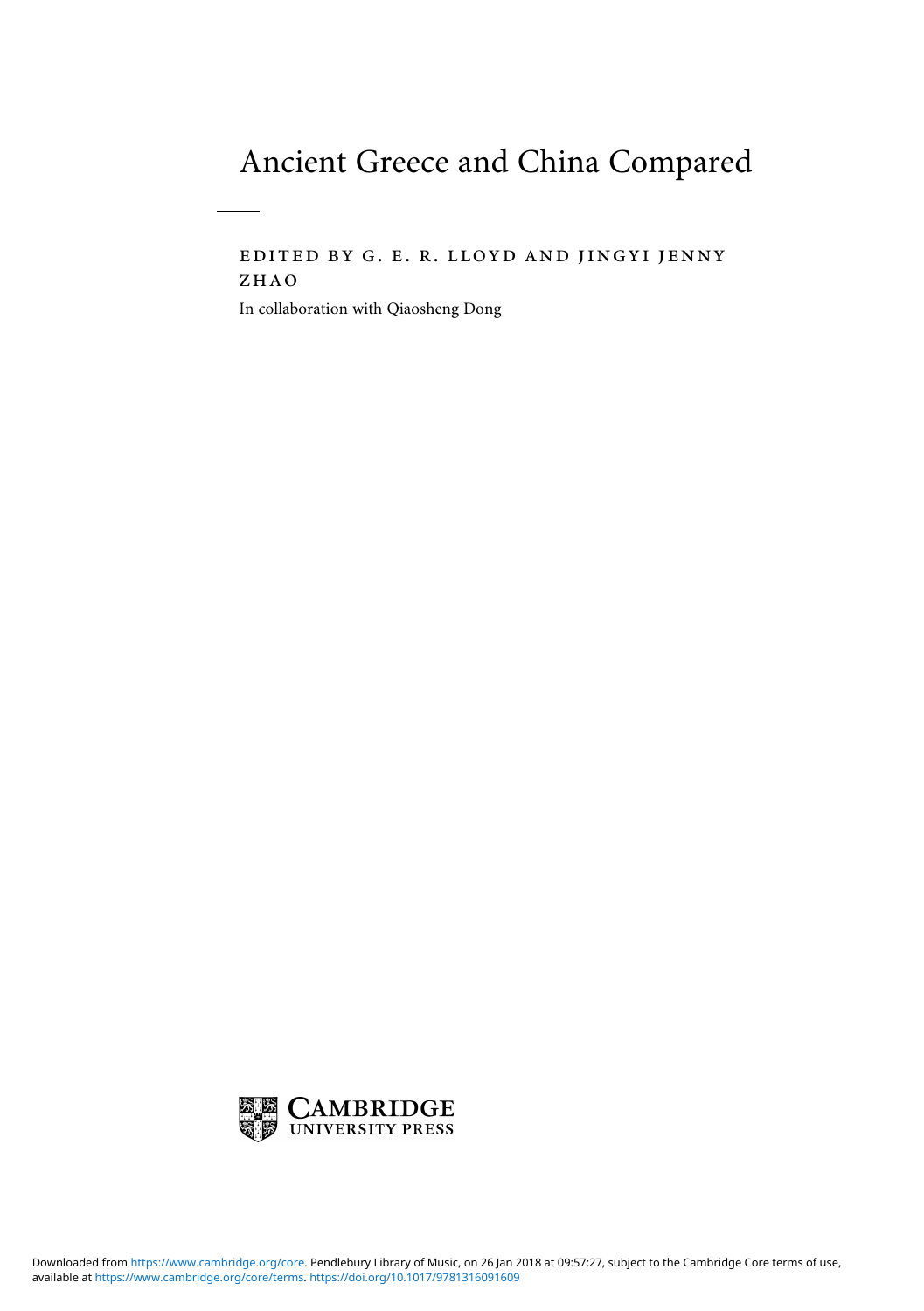# **CAMBRIDGE UNIVERSITY PRESS**

University Printing House, Cambridge CB2 8BS, United Kingdom

One Liberty Plaza, 20th Floor, New York, NY 10006, USA

477 Williamstown Road, Port Melbourne, VIC 3207, Australia

314–321, 3rd Floor, Plot 3, Splendor Forum, Jasola District Centre, New Delhi – 110025, India

79 Anson Road, #06–04/06, Singapore 079906

Cambridge University Press is part of the University of Cambridge.

It furthers the University's mission by disseminating knowledge in the pursuit of education, learning, and research at the highest international levels of excellence.

www.cambridge.org Information on this title: www.cambridge.org/9781107086661 DOI: 10.1017/9781316091609

© Cambridge University Press 2018

This publication is in copyright. Subject to statutory exception and to the provisions of relevant collective licensing agreements, no reproduction of any part may take place without the written permission of Cambridge University Press.

First published 2018

Printed in the United Kingdom by TJ International Ltd, Padstow, Cornwall

A catalogue record for this publication is available from the British Library.

ISBN 978-1-107-08666-1 Hardback

Cambridge University Press has no responsibility for the persistence or accuracy of URLs for external or third-party internet websites referred to in this publication and does not guarantee that any content on such websites is, or will remain, accurate or appropriate.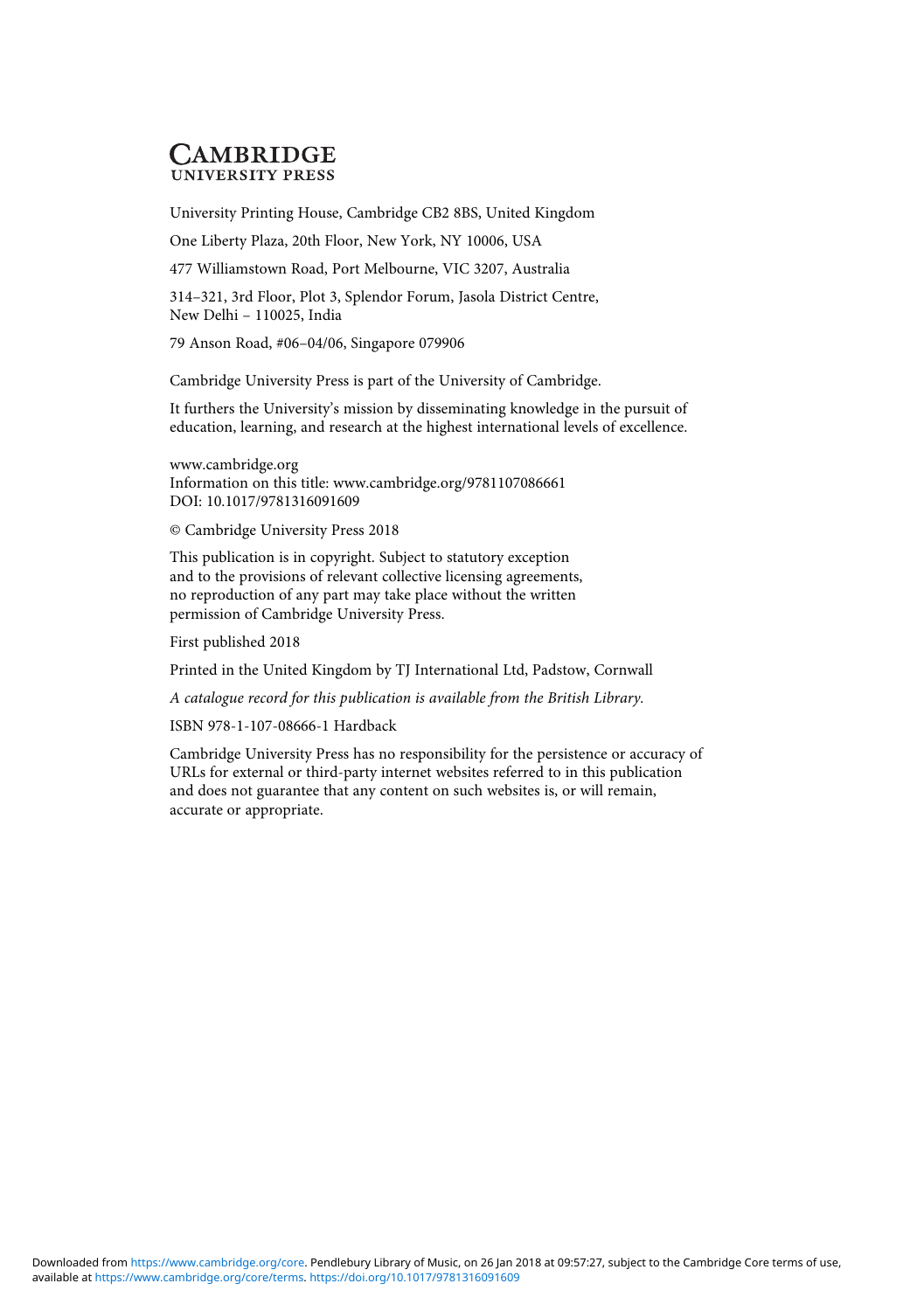# 7 Genealogies of Gods, Ghosts and Humans: The Capriciousness of the Divine in Early Greece and Early China

michael puett

Divine powers in ancient Greece and early China could hardly appear more different. Most obviously, the divine powers in Greece have, well, personalities. The stories of a Zeus, an Aphrodite, a Poseidon have been repeated for millennia precisely because the divinities in question are such complicated figures. Complicated figures, with complex motivations, relating to each other and to humans through emotions of pride, jealousy, at times even contempt.

At first glance, the divine figures from China may seem to offer a radical contrast. We know almost nothing about Heaven, the highest god. In early texts, Heaven is often presented as primarily a force for good, handing a mandate to rule to moral kings, and withdrawing the same mandate from kings if they behave improperly. Later, Heaven is often described as simply a cosmic force, with, again, no emotional qualities at all. And that's just Heaven. Where is the rest of the pantheon? Where is the equivalent of a Hera, an Apollo, an Athena? In contrast to early Greece, early China may appear to be lacking in a pantheon of gods and goddesses with personalities. The divine in China, at this first glance, seems to be defined more as sets of forces – moral, cosmic, or both – rather than as individual agents. And, as such, humans in early China also appear to relate to the divine radically differently than they did in ancient Greece. If in Greece the gods and goddesses had complex personalities, humans would frequently find themselves trapped in the conflicts that would accordingly ensue. The gods and goddesses were capricious, and humans were often caught in the crossfire.

Here as well, China would appear to offer a contrast. If the divine powers have no personality, and are instead simply instantiations of cosmic and moral forces, then presumably they are not capricious either. Working with the divine would be, from this perspective, simply a question of according with the larger cosmic and moral order, rather than one of dealing with complex and contradictory personalities. If we seem to be missing in China the complex personalities that dominate the Greek pantheon, we also seem to be missing the stories of the humans who would have to interact with these prideful and jealous gods and goddesses. <sup>160</sup>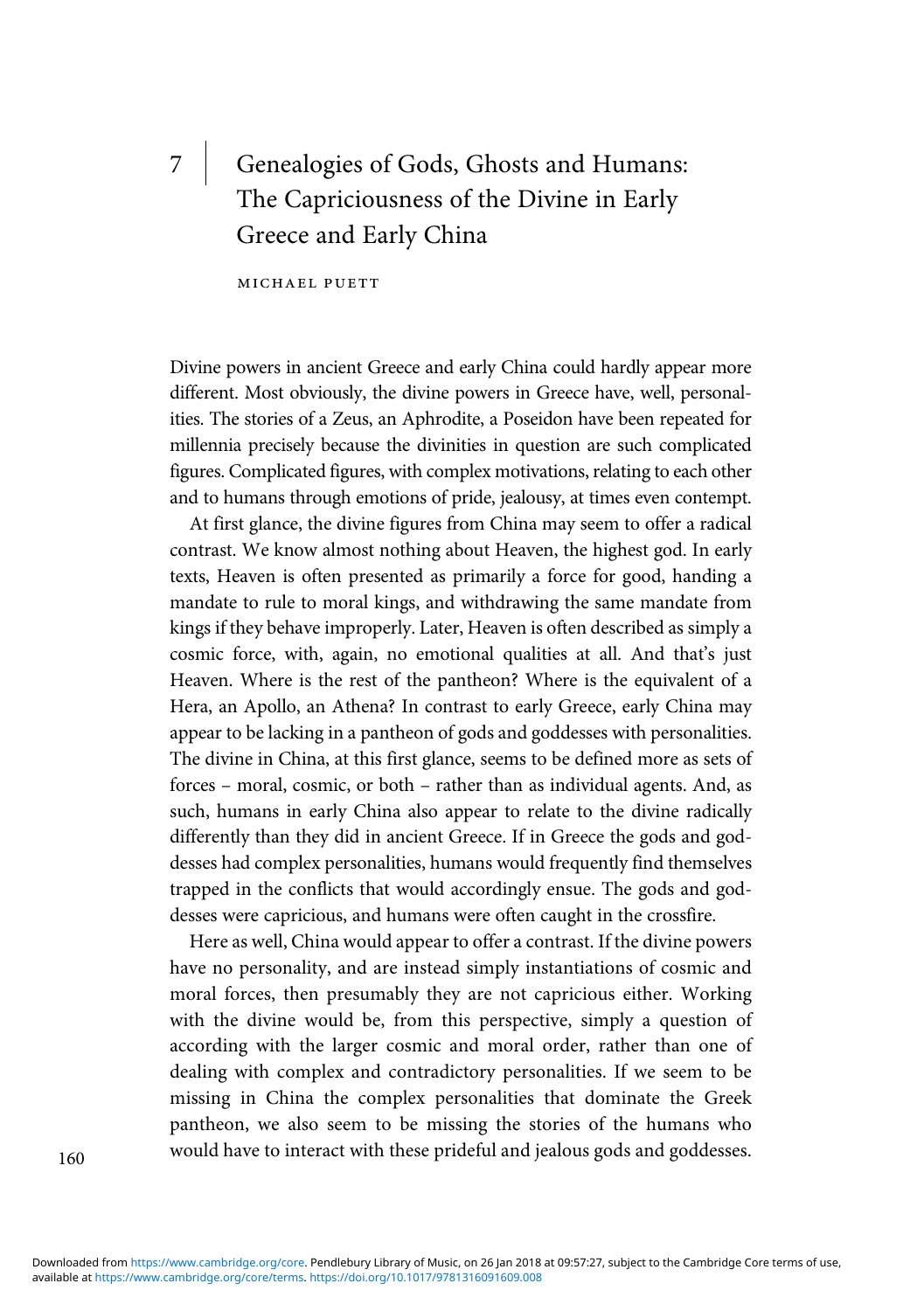Where is the equivalent of a Prometheus, an Achilles, or a Heracles? As David Keightley once famously remarked, in China one finds 'no tension between the counterclaims of god and man, between a Zeus and a Prometheus'. 1

In short, a radical contrast is often drawn between the visions of the divine found in ancient Greece and early China. Divine powers in Greece are often portrayed as a pantheon of individual gods and goddesses (Zeus, Aphrodite, etc.), each with a highly distinctive personality, and each with highly antagonistic relationships with humans. In contrast, divine powers in early China are often portrayed as lacking in the distinctive personalities that are seen to characterise the gods and goddesses of ancient Greece.

How do we account for the difference?

#### How to Compare

As G. E. R. Lloyd has argued, one of the common mistakes in comparative analyses involves pulling materials from different genres in two or more cultures and then presenting these as examples of contrasting mentalities.<sup>2</sup> This danger is particularly evident with the material at hand. Stories from, for example, Greek tragedy are placed in contrast to statements in Chinese political theory concerning the importance of rulers following the moral dictates of Heaven. The contrast says a great deal about the different genres, but very little about the larger comparative questions at hand. But if, as Lloyd has argued, we alter the questions we are asking, and take seriously the different genres of texts we are using when we draw these contrasts, we may find more productive ways of developing comparisons between these two cultures than can be achieved through the frameworks discussed above.

I have argued elsewhere that one of the recurrent problems in dealing with early Chinese material is the tendency to take statements – made either in ritual contexts or in philosophical literature – as assumptions. A statement to the effect that the cosmos is moral and harmonious is taken as an assumption – namely, that early Chinese assume the cosmos to be moral and harmonious. Such an approach is a problem in any case. But it is a particular problem in the case of early China, where statements concerning harmony have played such a crucial role in our interpretative frameworks.

 $<sup>1</sup>$  Keightley 1990: 32.</sup>

 $2$  The argument was developed fully in Lloyd 1990. See also his more recent Lloyd 2014.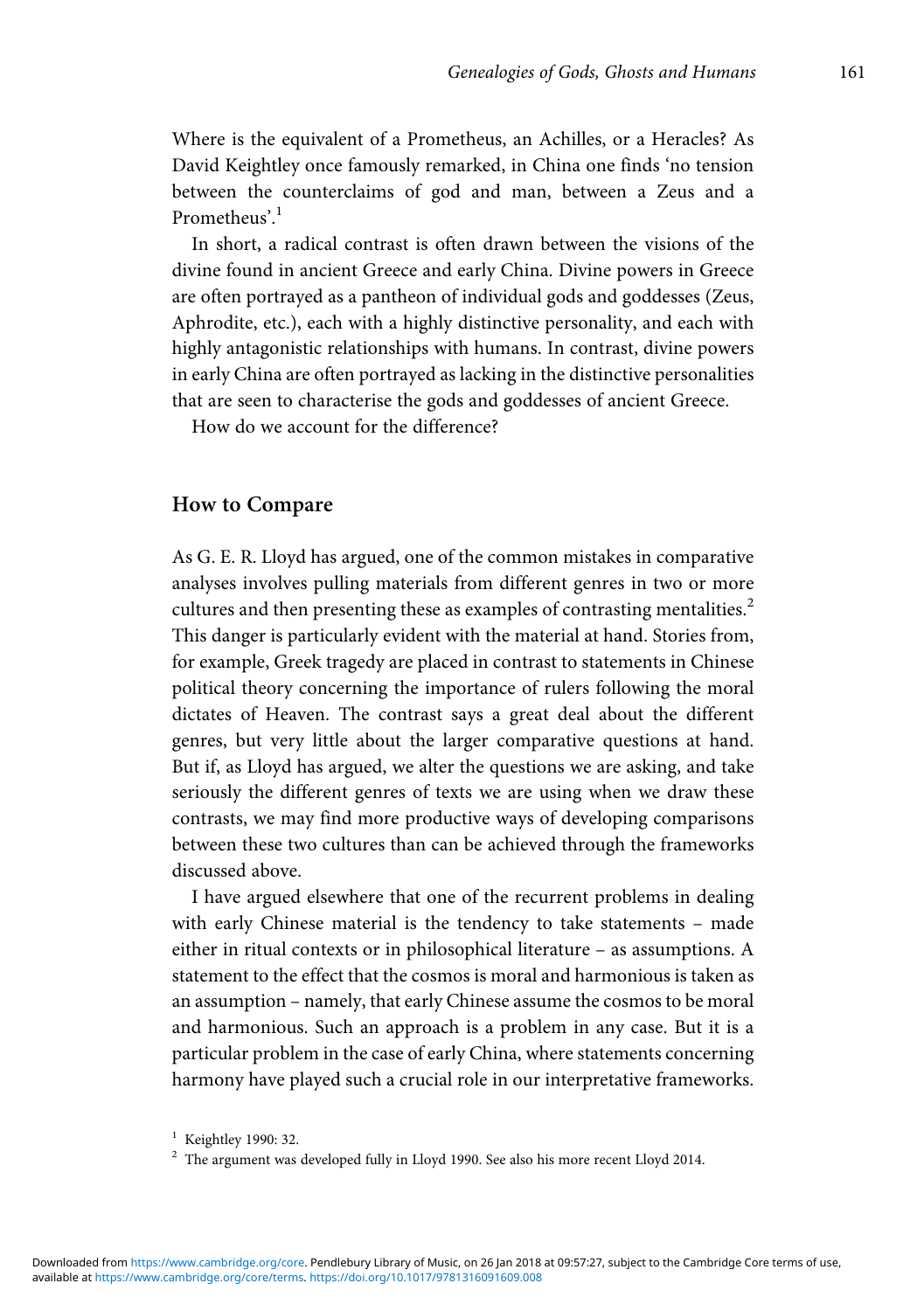The result has been a recurrent use of comparative frameworks in which Greece and China are contrasted for having 'tragic' and 'harmonious' cosmologies respectively.<sup>3</sup>

As a first step in making the comparison, therefore, let us begin by lining up the comparative project in terms of genre. When we do so, we will certainly see many differences, but they will be ones that we will hopefully be able to deal with more productively.

#### Ritual Spaces in the Bronze Age

I will begin my discussion in a seemingly bizarre place – one that may at first glance appear to exemplify many of the stereotypes that this chapter is intended to question. The text is an inscription on a Western Zhou bronze vessel entitled He zun (JC: 6014; Sh 48.1:171). The He zun is a sacrificial vessel from the fifth year of King Cheng, one of the first rulers of the Western Zhou. It would therefore date to roughly the eleventh century BCE:

It was the time when the king (Cheng) first moved and settled at Chengzhou. He once again received<sup>4</sup>

King Wu's abundant blessings from Heaven. It was the fourth month, bingxu (day 23).

The king made a statement to the young men of the lineage in the great hall, saying: 'Earlier

your father, the duke of the clan, was able to accompany King Wen. And then King Wen

received this (great mandate). It was when King Wu had conquered the great city Shang that he then, in court, announced to Heaven, saying: "I will settle this central territory, and from it rule the people." Wu

hu! You are only young princes without knowledge. Look up to your elders, who have merit in Heaven. Carry out my commands and respectfully make offerings. Help the king uphold his virtue, and hope that Heaven will accord with our lack

of diligence.' The king completed the announcement. He 何 [the maker of the vessel] was awarded thirty strands of cowries that he used to make

for Duke X this treasured sacrificial vessel. It was the king's fifth ritual cycle.

At first glance, the inscription appears to fit into the general picture outlined above. The primary divine figure is Heaven, which certainly has

<sup>&</sup>lt;sup>3</sup> Puett 2002. For a fuller critique of Keightley's argument on the lack of a Zeus and Prometheus in China, see in particular 73–6.

<sup>4</sup> Following Tang Lan's reading of the graph (1976: 60).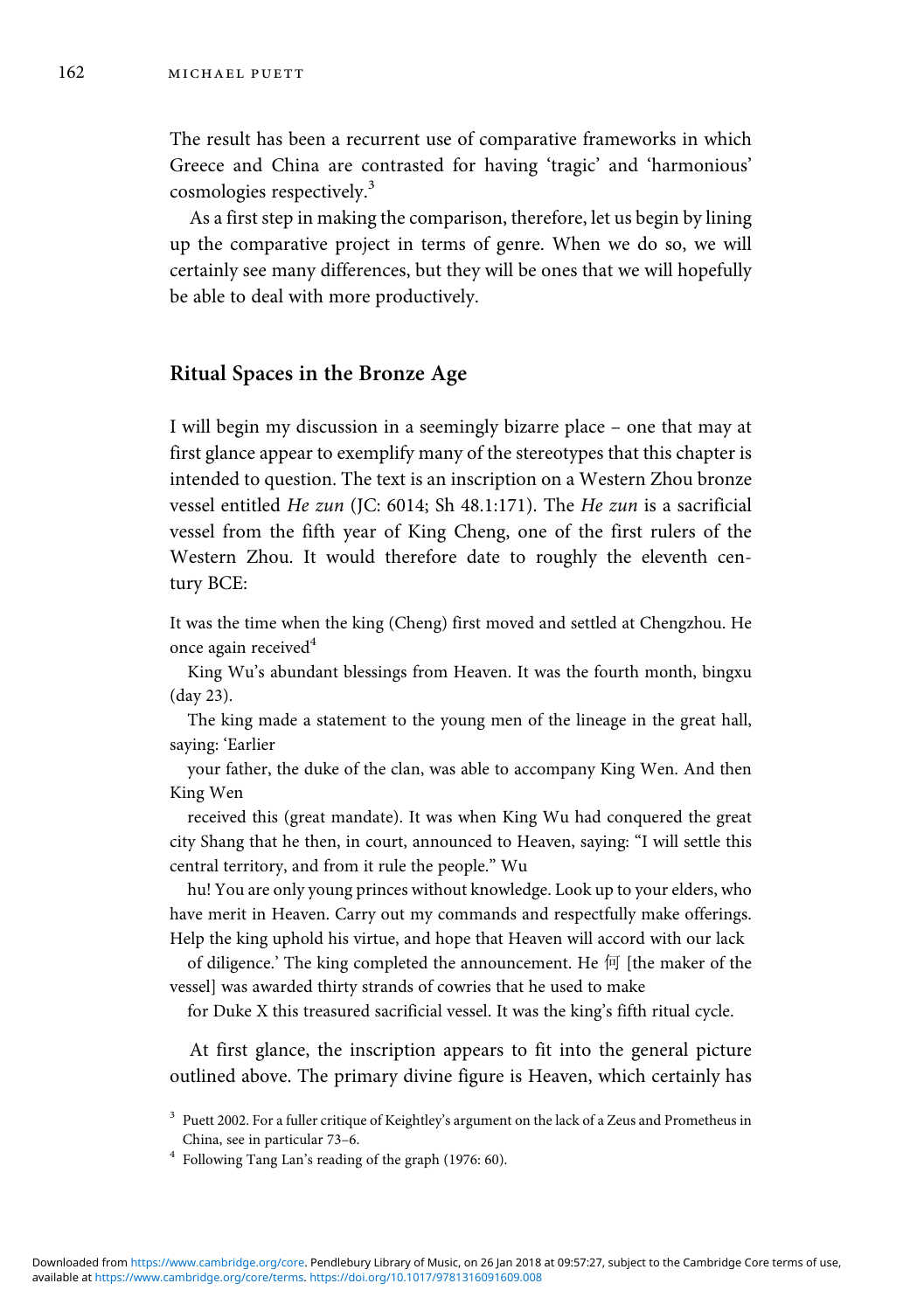no personality. Heaven is simply portrayed as offering a mandate to rule and as continuing to support the worthy thereafter. The ancestors are equally without personality. They are simply, well, good ancestors. King Wu resides in Heaven, and gives benefits to his son. And the descendants are called upon to be good descendants, to continue the work of their ancestors, and to continue making offerings to the ancestors. Everyone is defined by his role (benevolent deity, supportive ancestor, obedient descendant), and everyone performs his role properly. There are no personalities here, no conflicting emotions, and no complexity of relationships defined by these conflicting emotions. Where, indeed, are the Zeus and the Prometheus?

Of course, this is an inscription from the Bronze Age. One might wonder if this is simply a product of a Bronze Age society, where social roles were tightly defined, and where the divine world was accordingly thought of in a similar way. Surely, one might think, as society changed dramatically over the course of the next several centuries, so too would notions of the divine.

As we will see, some of this (the changes, anyway) was the case. But, intriguingly, many of the characteristics that we are seeing in these Bronze Age rituals of ancestral worship were to be developed and appropriated later.

But then does this not seem to lend support to the religious contrasts mentioned above?

Not really. The inscription is a ritual text. It is inscribed in a ritual vessel to be used in making sacrifices to the ancestors of the makers of the vessel. The reason it is inscribed inside presumably means that at least one of the intended audiences is the ancestors themselves. So what we are seeing here represents not an assumption of what the ancestors and Heaven are like. These are ritual statements, performing a vision within the ritual space of what the world should be like. It is not that Heaven or the ancestors were assumed to be supportive figures, properly playing their role, with no personality. And it certainly is not the case that the descendants were simply following their roles and living out the plans of their ancestors.

So what existed outside the ritual space? A very different world. Here's a poem about Heaven from a different context:

> Heaven, vast and great, Does not hurry its virtue. It sends down death and starvation, It cuts down and destroys the states of the four quarters. Great Heaven is sickeningly awesome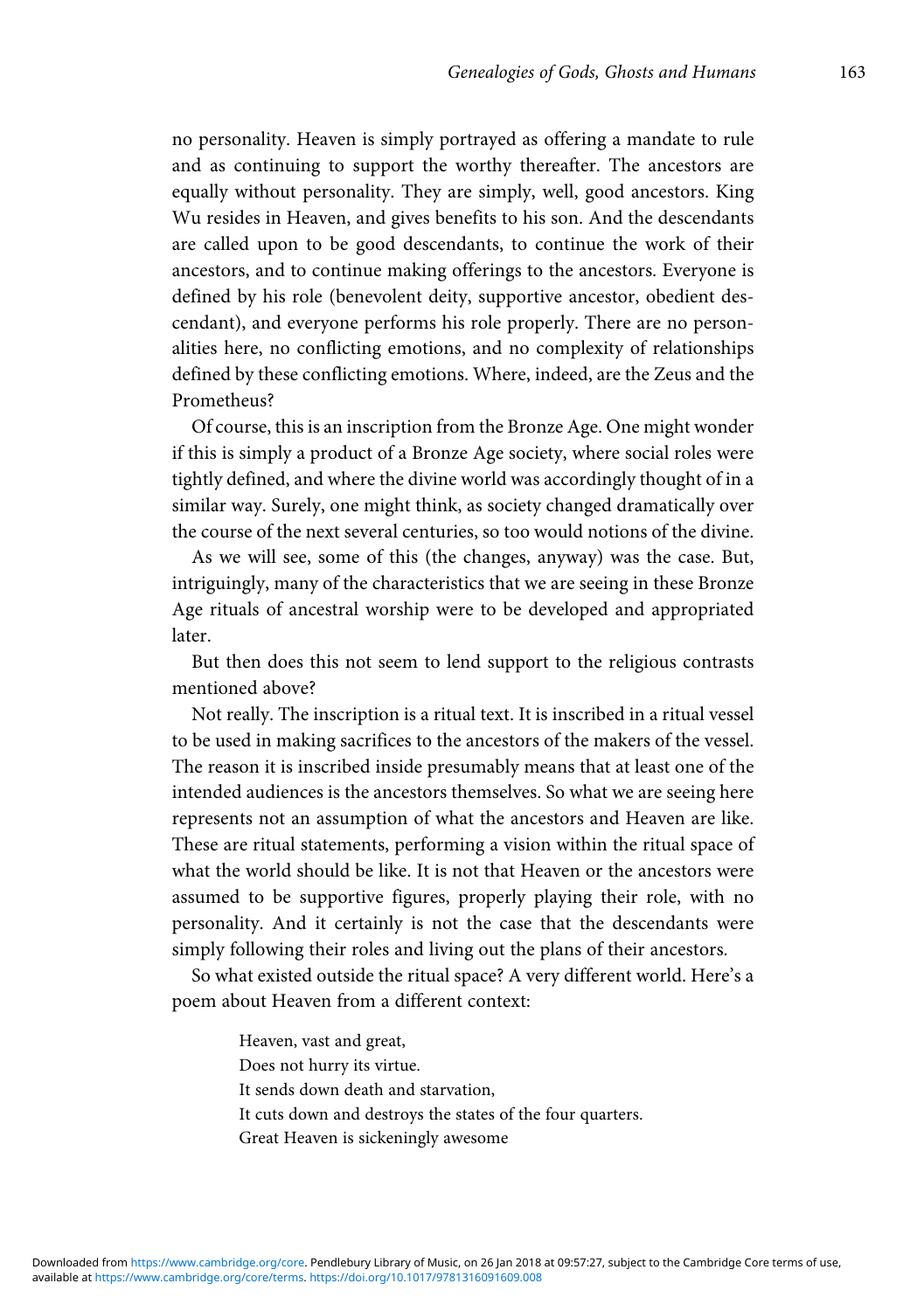It exercises no discretion, no forethought. It abandons those with fault: They have already suffered their hardships; But even those without fault, Are ruined all the same.<sup>5</sup>

Heaven throws down death and famine indiscriminately.

So if this is Heaven outside of the ritual, let us return to the ritual, and more specifically to the inscription above.

A little background will help.

King Cheng was the reigning king at the time when the inscription was composed. The inscription concerns his attempt to gain the support of the lineages that had aided his father, King Wu, at the time of the conquest. It was, as we know from other sources, a period of great instability. King Cheng assumed the throne at a very young age, and his support was weak. Indeed, he would soon face a major revolt from his own uncles (the brothers of King Wu). King Cheng's rule would be saved by another uncle, the Duke of Zhou, who may well have been attempting to usurp the throne himself.<sup>6</sup>

One of King Cheng's (or the Duke of Zhou's – exactly who was really in power at this stage is unclear) moves to consolidate power was to establish a new capital at Chengzhou. The capital would be more in the centre of the new Zhou kingdom, and would hopefully allow the king to be more directly in control of the set of uncles ruling the eastern part of the kingdom. As we know from what would come later, this did not succeed.

And, of course, where Heaven and the ancestors of the various figures vying for power stood in all this is very unclear.

What is clear, however, is the ritual claim within the inscription. It is Heaven that gave the mandate to King Wen. His son, King Wu, followed his deceased father's plan by conquering the Shang and starting the Zhou dynasty. King Wu was aided in the conquest by the other lineages, the next generation of which is being addressed by King Cheng, the son of King Wu. According to this vision, Heaven and the ancestors are the driving forces behind the conquest, and the living are being called upon to continue the path laid out by these divine figures and ancestors.

Given the context, such ritual claims should be read not as an assumption concerning the nature of the relationship between humans, ancestors and Heaven but rather as a performative act – i.e., a statement that changes the reality of the situation. In the case at hand, the participants in the ritual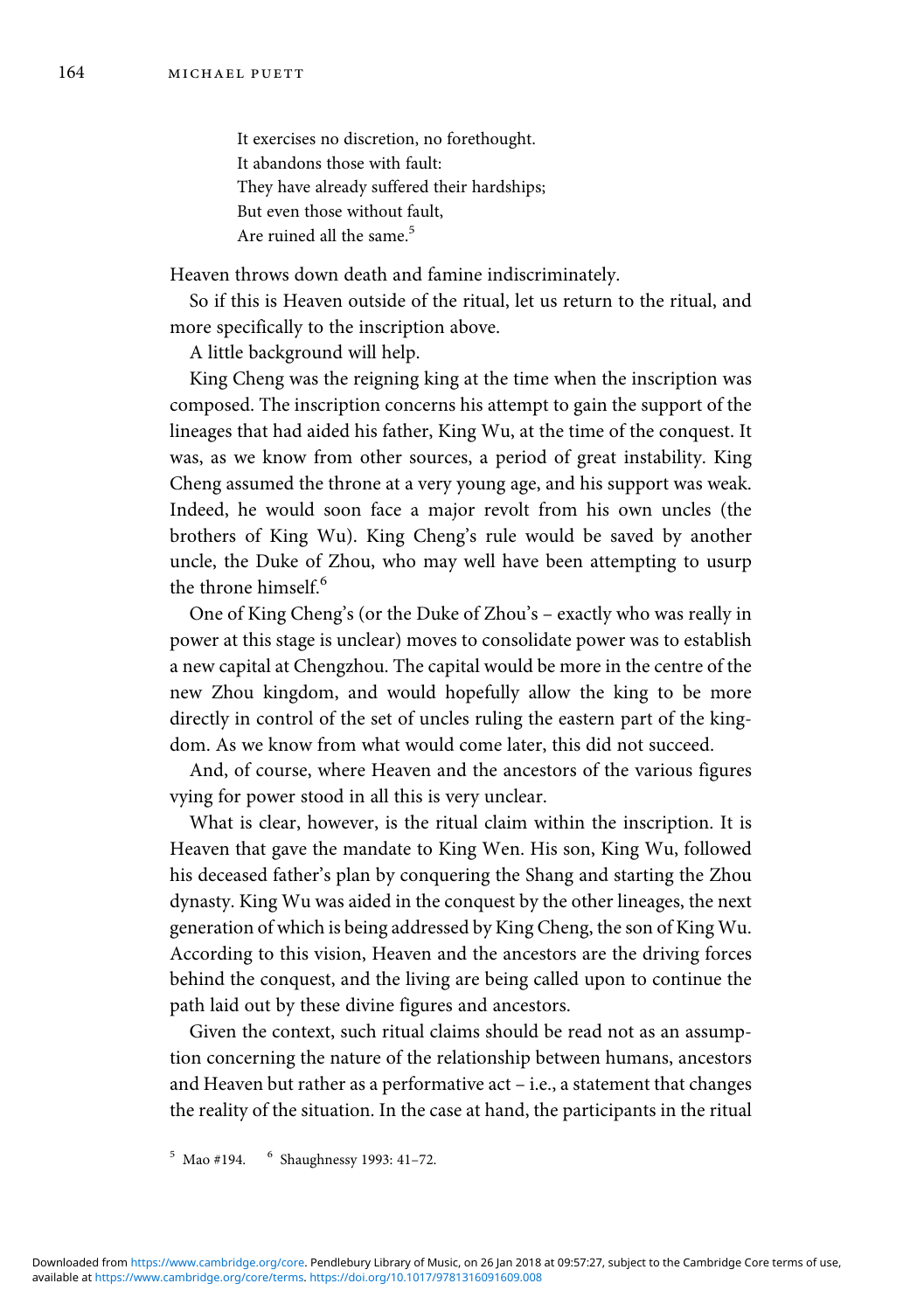are being called upon to take on these relationships. King Cheng, in his address, is claiming that Heaven supported the founding of the Zhou and that the father of the young men being addressed was a supporter of the Zhou founders. The claim is further that Cheng's founding of the new capital is simply a continuation of the actions begun by Wen and Wu, and that similarly the young men of the lineage, if they are to continue their ancestors' work, should support Cheng as well.

One of these young men was He. The king awarded He thirty cowries of shells that he took to the royal foundry to have the vessel, with this inscription, cast. The ritual vessel would then be used to sacrifice to He's ancestors. Within the ritual, therefore, the call would be for the deceased to be proper ancestors and the living to be proper descendants, each playing their proper role in supporting King Cheng.

In short, the inscription is not a statement of a belief. It is a ritual text, not aimed at making statements about the world as it is believed to be but rather making ritual claims exhorting the entities in question to be transformed into supportive beings.

#### Gods, Ghosts and Spirits

Why would a Bronze Age ritual vessel be helpful for explicating classical understandings of gods and humans? Particularly considering the tremendous social changes that occurred over the subsequent few centuries as the great aristocratic families were destroyed?

Let's turn to some of these social changes, some of the religious worlds these changes spawned, and some of the ritual responses.<sup>7</sup>

Over the course of the fifth to second centuries BCE – a period roughly corresponding to the period we have come to call 'classical Greece' – much of the aristocratic world of the Bronze Age was destroyed. Centralised states emerged that took as one of their primary goals the breaking down of aristocratic control. These efforts involved developing bureaucracies that would be as independent as possible from the aristocracies, creating legal systems that would hold aristocrats and commoners equal before the law, and building mass infantry armies to replace the aristocratically dominated chariot warfare of previous centuries. One of the keys for accomplishing the latter goal was to take direct control over all resources and populations within a

<sup>7</sup> For an excellent discussion, see Falkenhausen 2006.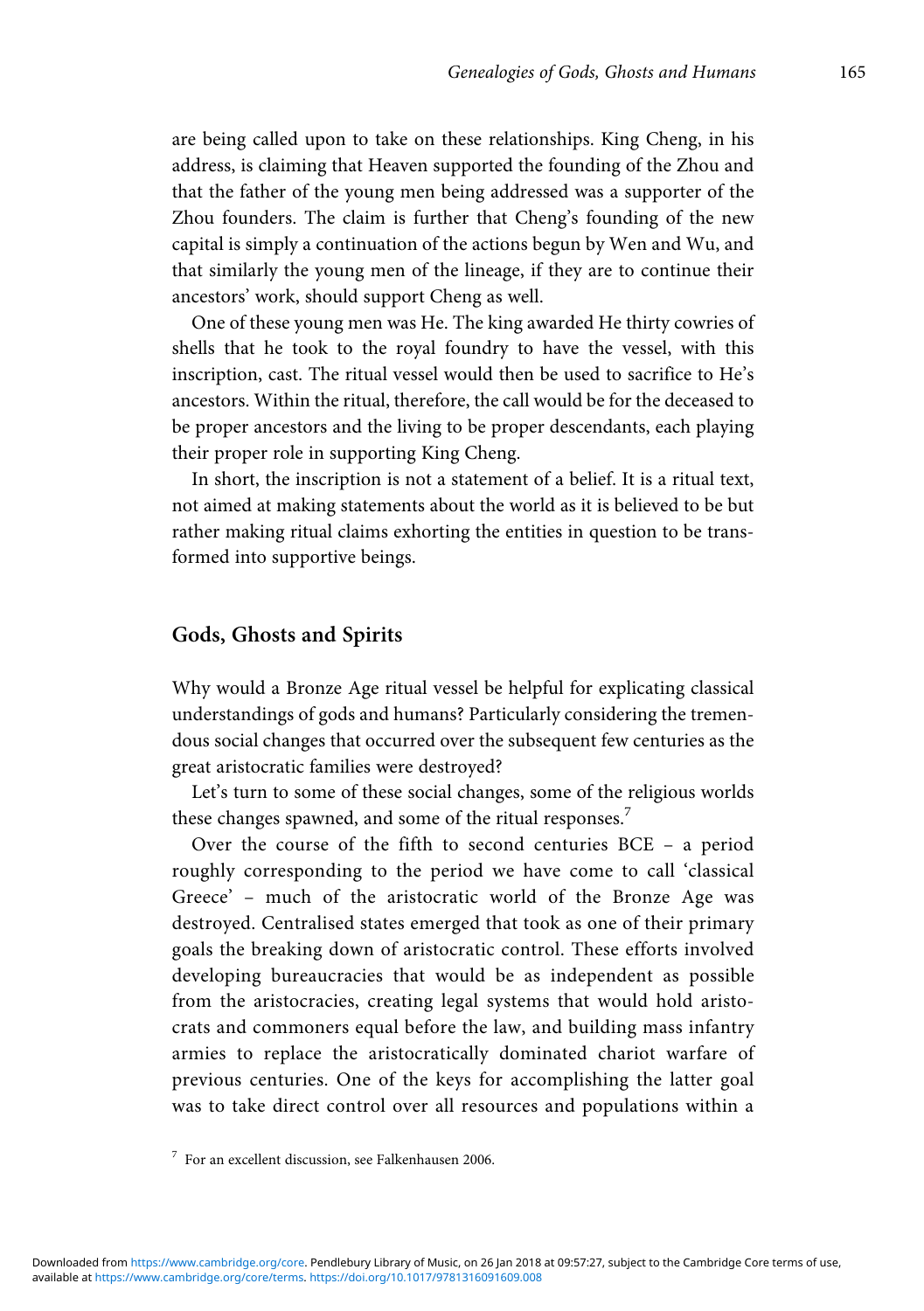given territory such that they could be exploited for war. This involved, among other things, taking full censuses of the entire population. And this in turn involved ensuring that the entire population be placed within lineages.

How far down the social ranks the ancestor rituals we have been discussing were performed is impossible to say. But certainly the elite families – whether the elite status came from aristocratic birth or bureaucratic position – practised them. So much so that restricting how far up the ancestral line sacrifices could be given became a recurrent concern of the emerging states. (As we shall see, how high up the ancestral sacrifices could go was significant, as it allowed one to move to higher levels of spirits above.<sup>8</sup>

And comparable rituals were performed to other entities than just the deceased members of one's family.

One of the many things we have learned from the explosion of new discoveries from early China is the ubiquity of sacrifices and offerings to spirits and ghosts.<sup>9</sup> We have also learned that the spirits and ghosts were seen as extremely difficult to deal with, albeit in different ways.

Many of the ghosts were of recently deceased humans.<sup>10</sup> There were also other ghosts whose provenance was unknown. They may or may not have once been human. (The term used here, *gui*, could also be translated as 'demon'.) All tended to be highly dangerous.

As I have argued elsewhere, the recurrent concern throughout this period was to transform potentially antagonistic gods and ghosts into an orderly and controllable pantheon.<sup>11</sup> The ghosts of those one was related to would hopefully be turned into ancestors, while other ghosts would be transformed into gods. The result of all this was not a weakening of the sacrificial system that we have seen from the Bronze Age but rather a generalisation of it.

#### Humans, Ghosts and Personalities

And all of this is very telling for the nature of the personalities – or lack thereof – of the resulting pantheon.

But let us begin with living humans.

<sup>9</sup> Sterckx 2011. <sup>10</sup> On ghosts, see Poo 2003 and 2004. <sup>11</sup> Puett 2002.

<sup>8</sup> For a helpful summary of the evolving kinship system, see Lewis 2010: 155–77. For one of the many attempts to give a normative system for how high up the ancestral line each social rank should be allowed to sacrifice, see the Liji, 'Ji fa', ICS, 122.24.5 (discussed in Puett 2005b: 77-8).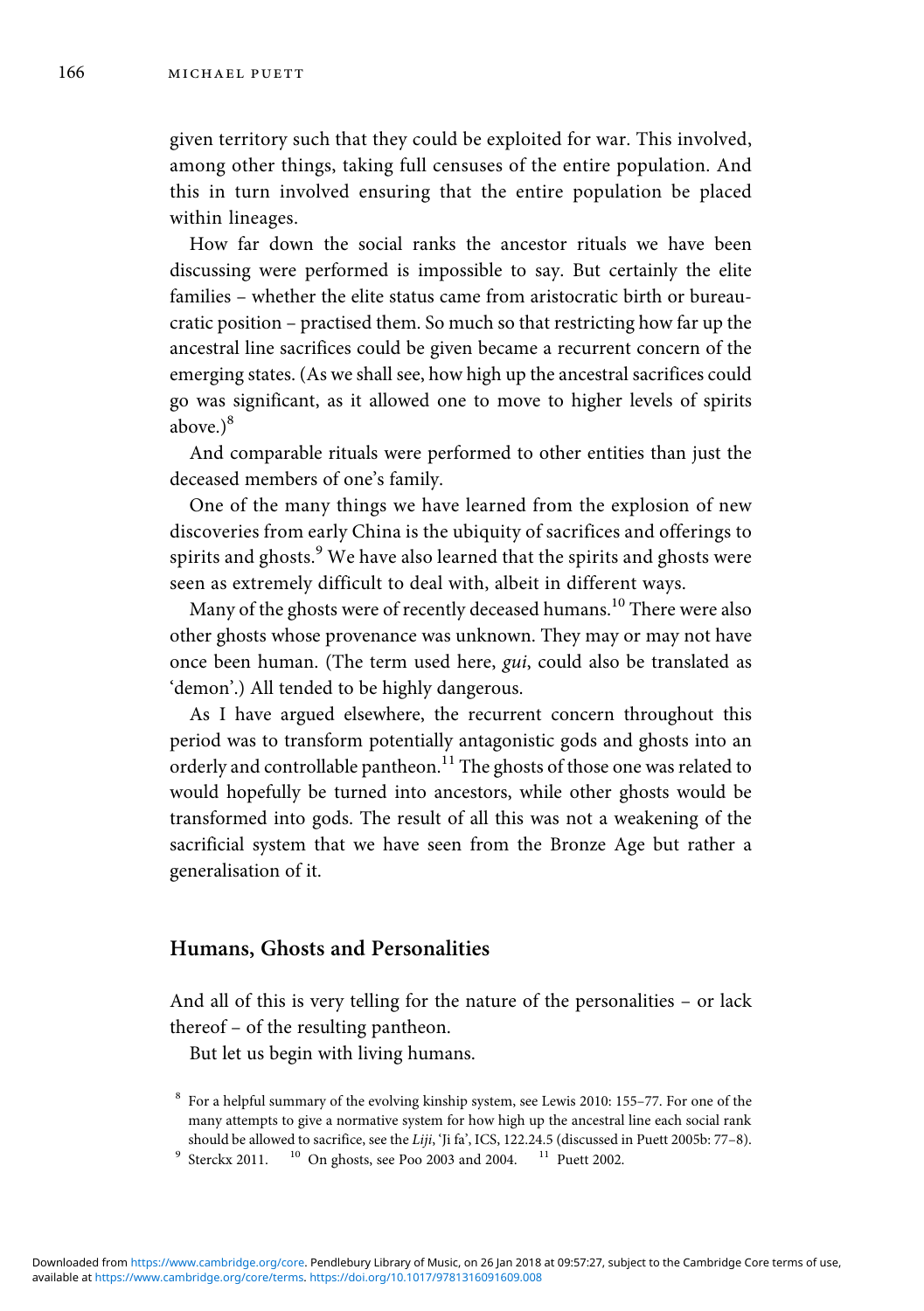A common understanding of the self by the Warring States period was that humans consist of a mess of dispositions, energies, souls, faculties and spirits. What one becomes over time then depends on how these various aspects are (or are not) trained, developed and domesticated.

But, at death, the training process would end, and the various energies that were held within the body would be released.<sup>12</sup> Once unmoored from their bodily container, the spirits would float upward into the heavens, where other spirits reside. The sense was that over time the spirit would continue to move upward into the heavens, becoming more and more removed from the human realm. Increasingly, it would become more like the other spirits – largely indifferent to the concerns of humans.

But if the concern was that the spirits would ultimately become indifferent, the period right after death contained far greater dangers. The energies and souls associated with what we would call emotions would also become unmoored. And potentially very dangerous. Death could unleash extraordinary levels of anger and resentment aimed at the living, whom the deceased would see moving on with their lives. And such energies of anger and resentment, if they were connected with the spirit before it became too distant, would be directed at the living with incredible degrees of power.<sup>13</sup>

This was what would be called a ghost.

Thus, one of the goals of the ritual work with the deceased was to disconnect these energies and souls from the spirit. The energies would be sealed in a tomb with the body. Inside the tomb would be placed things that the person enjoyed in life – hopefully therefore helping to keep the souls in the tomb, and hopefully also helping to keep them domesticated. And then the souls would be called upon to stay in the tomb and not leave.

If this was successful, the souls and energies – all of what we would call the personality – would thus be separated from the spirit. Over time, the souls would either dissipate or move off into various afterlives - paradises or hells.<sup>14</sup>

- <sup>13</sup> This is a problem that we can trace to our earliest writings from China. In the Shang oracle inscriptions, one of the key questions for divination when one became dangerously sick was to see if the illness was the result of a curse by one of the recently deceased. Those who had died long before were more powerful, but were also relatively indifferent to the living. So, if one of the living became sick, it was the recently deceased who were the likely culprits. For a careful reconstruction, see Keightley 2000.
- $^{14}\,$  We do not yet have a full study of all of the various conceptions of possible paradises and hells largely because new evidence keeps coming in through new excavations. For an excellent study of the excavated evidence from the state of Chu, see Lai 2015.

<sup>&</sup>lt;sup>12</sup> On notions of death in early China, see Guo 2011; Cook 2006; Seidel 1987; Yu 1987; Brashier 1996, Puett 2011.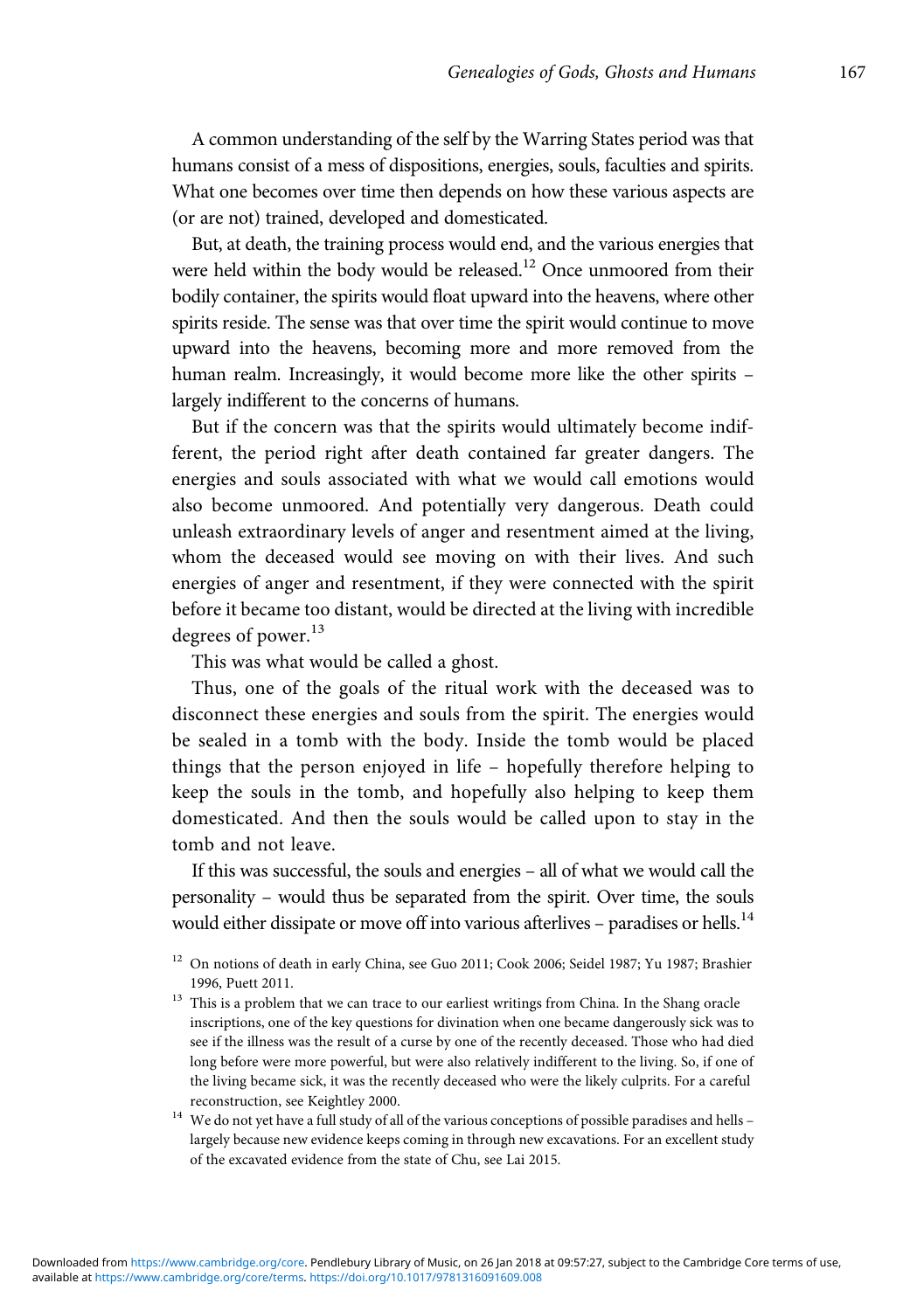But, either way, the hope was that they would stay away and not haunt the living.

The spirit, on the contrary, is the part one would try to make into an ancestor. That is the piece of a former human that would be above ground (and ever more so over time), that one would call down to participate in rituals in a temple, and that one would call upon to be a supportive ancestor. To the degree to which the ritual was successful, the spirit would become an ancestor and would work on behalf of the living.

But the rituals rarely worked fully. The souls would not stay in the tombs, and the spirits of the recently deceased would not remain supportive ancestors. They would on the contrary become dangerous ghosts that would haunt the living, and the rituals would have to be performed again and again.

Over time, the spirits would continue to float further into the heavens. As they did so, they would become increasingly distant, increasingly removed from the concerns of humans, and increasingly indifferent. This is another reason that so much ritual activity was focused upon the recently deceased. Not only were the recently deceased far more dangerous, they were also far more pliable by human sacrifices.

And then, of course, there were also the spirits already far above in the heavens. The most extreme was Heaven itself. Heaven does not appear ever to have been a human. Heaven was rather a distant spirit. And, like other spirits, Heaven was capricious and indifferent to the concerns of humans. Or perhaps one should say: at best indifferent to the concerns of humans. Sometimes, as we shall see, Heaven seemed to act directly contrary to human attempts to create a better world.

Given Heaven's distance, it was often relatively unresponsive to human attempts to control it through ritual activity. Accordingly, one of the goals was to work more with the recently deceased figures, call on them to behave as ancestors, and call on these ancestors in turn to move up the pantheon to ever more distant spirits. Ultimately, the hope was to influence Heaven. This is why the rulers would try to restrict how many ancestors non-royal lineages would offer sacrifice to: the hope was to restrict access to the more distant spirits, and particularly to Heaven.

And what about the ghosts that were not made into ancestors? Those of uncertain origin, or those that did not have descendants to make them into ancestors? Those are the ones that would be made into gods and goddesses. There would be no tomb for the souls and energies, however, so the goal would be to take those elements of the ghost/demon and attempt to transform them into a god or goddess who would be helpful to humans.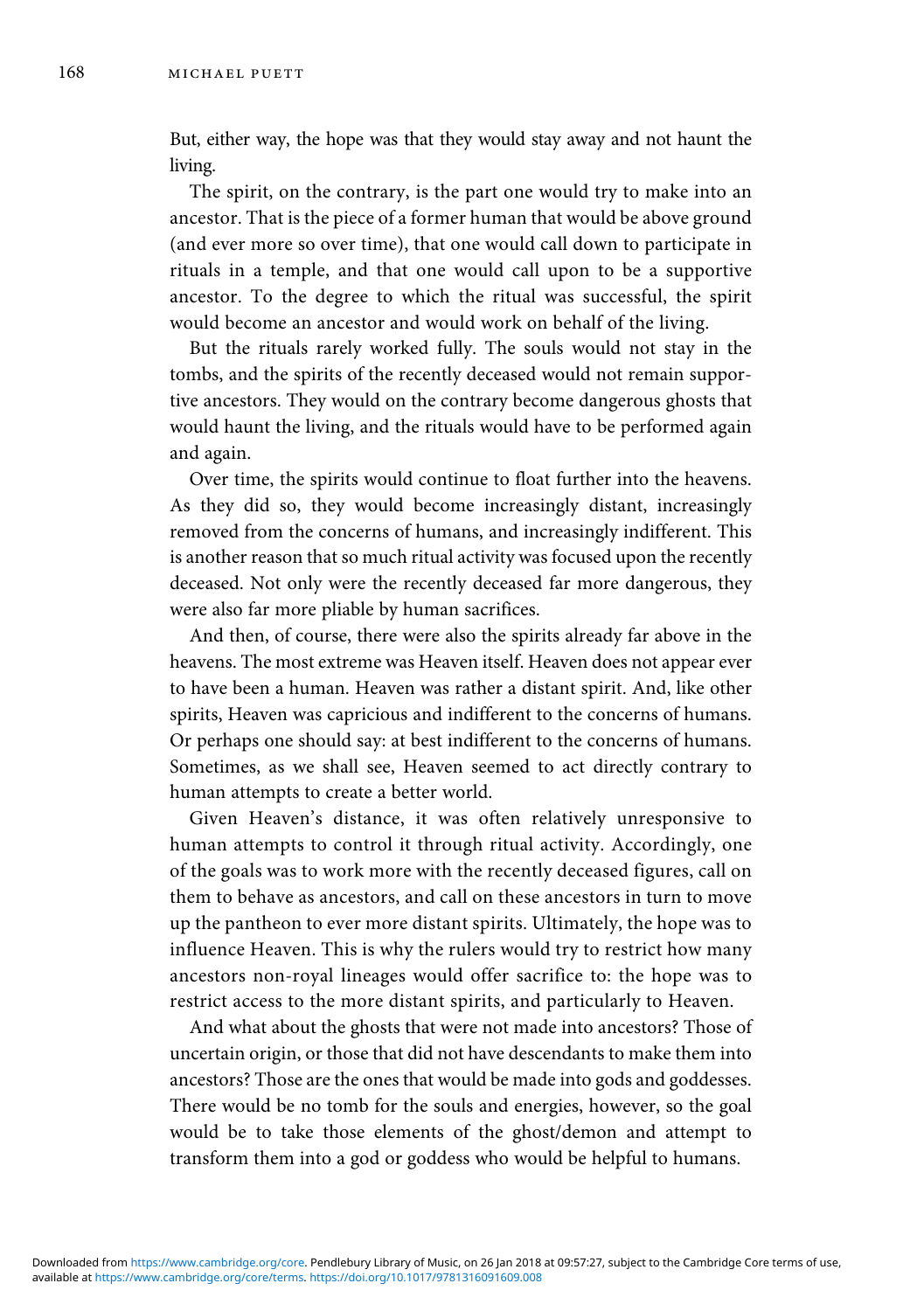But here too, the rituals were often inadequate, so gods and goddesses frequently too would become either dangerous (reverting to their ghostly sides) or indifferent (floating up into the heavens and becoming unconcerned with the needs of living humans).

As much as possible, the hope was to create a divine world of supportive ancestors and gods, shorn of their capriciousness. And, yes, shorn of their personality. Indeed, one of the precise goals of the ritual work was to remove the personality from the ancestral spirit or god.

## The Creation of the Gods

We have already seen this at work with ancestors and with Heaven. Some examples of attempts to make demonic figures into gods will be helpful.

Gaozu, the first ruler of the Han empire, initiated sacrifices to Chi You as a god of war.<sup>15</sup> Chi You is otherwise known as a vicious warrior. An entire cycle of stories surrounds the figure.<sup>16</sup> According to numerous stories in the cycle, Chi You, prior to his death, was a rebel who attacked Huangdi (the Yellow Emperor), the figure often credited with beginning the first state in China. Elsewhere, he is presented as a monster.

One example among many of the story cycles concerning Chi You is the 'Da huang jing' section of the Shanhaijing:

Chi You created weapons and attacked Huangdi. Huangdi thereupon ordered Ying Long to subdue him in the fields of Jizhou. Ying Long held back the waters, and so Chi You asked Fengbo and Yushi to let loose great winds and rain. Huangdi then sent down the Heavenly female called Ba, and the rain stopped. He thereupon killed Chi You.17

If Chi You was a rebel, a creator of weapons and a vicious warrior, the goal was to domesticate these traits posthumously. The point of the sacrificial acts was to preserve Chi You's skill in warfare, while also hopefully domesticating Chi You's dangerous sides and gaining Chi You's support.

Of course, sometimes the aspect that was worth keeping was not so dangerous. Huangdi himself became a major object of sacrifice by rulers during the early Han.<sup>18</sup>

<sup>&</sup>lt;sup>15</sup> Shiji 28.1378-80. <sup>16</sup> Puett 2001: 92-140. <sup>17</sup> Shanhaijing jianshu, 'Da huang bei jing', SBBY, 17.5a-5b. <sup>18</sup> Shiji, 28.1386.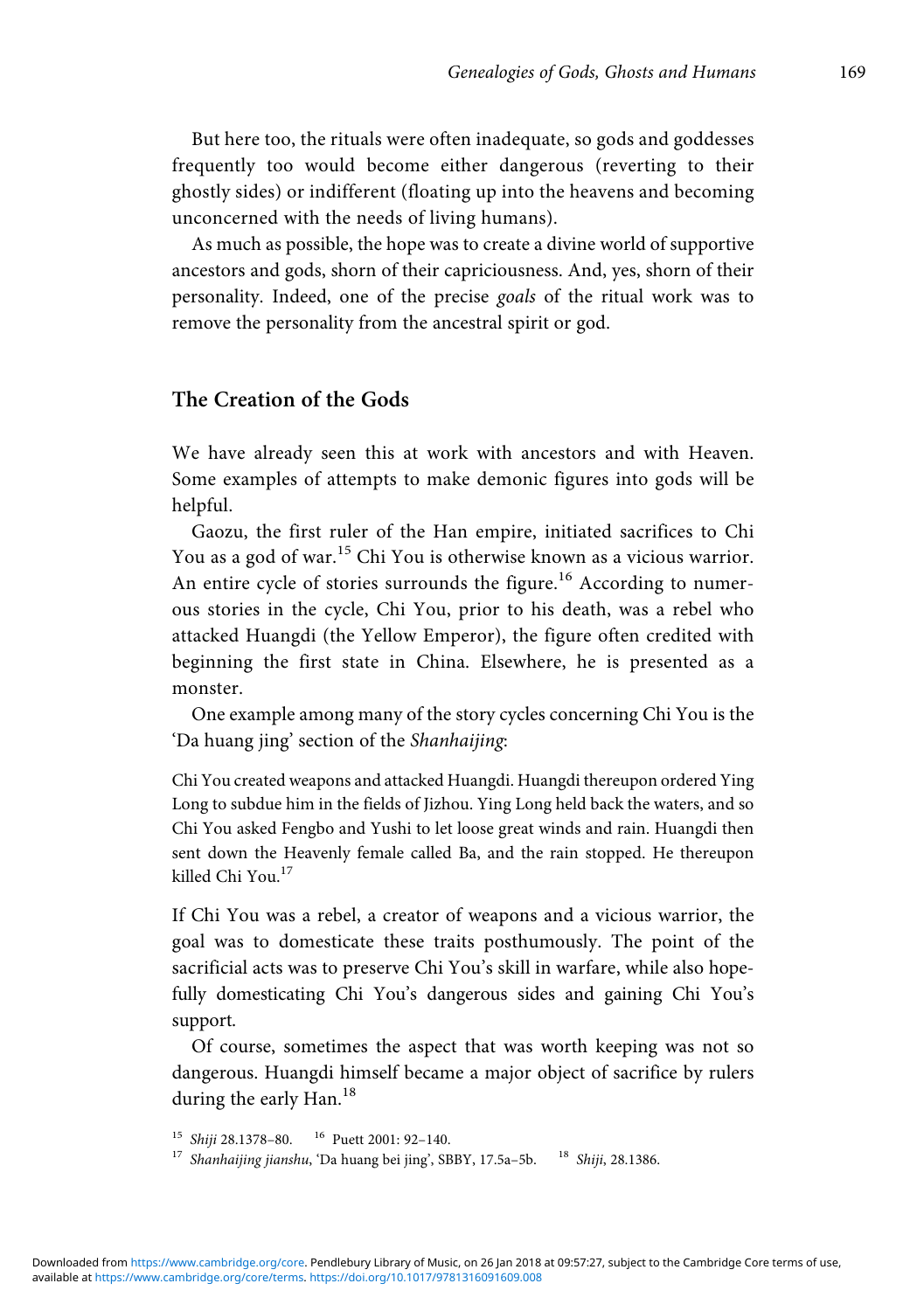And many of the stories told about the gods equally emphasise that the divinisation is based upon good things that the human did while alive. As the Huainanzi puts it:

Yandi created fire; when he died, he was made into the God of the Stove. Yu labored under Heaven; when he died, he was made into the God of the Soil. Houji created sowing and reaping; when he died, he was made into the God of the Grains. Yi rid all under Heaven from harm; when he died, he was made into the God of the Ancestral Temple. This is the means by which ghosts and gods were established.<sup>19</sup>

The sense here is that the actions the person took in life define the type of god that the person would be made into posthumously.

The same logic is at work in the placement of nature spirits into the sacrificial canon. The Book of Rites describes the work of deciding which natural powers would be made into objects of sacrifice:

When it came to the sun, moon, stars, and constellations, they were what the people looked up to; as for the mountains, forests, rivers, valleys, and hills, these were the places from which the people took their resources to use. If they were not of this type, they were not entered into the sacrificial canon.<sup>20</sup>

Those that were made into objects of sacrifice were defined as spirits:

The mountains, forests, rivers, valleys, and hills that could send out clouds, make wind and rain, and cause to appear strange phenomena – all were named 'spirits'.<sup>21</sup>

Even a specific ritual such as the she is defined as one of making the earth into a spirit: 'The she is that by which one makes into a spirit the way of the earth.' 22

The entire pantheon, in short, is a product of ritual domestication. A product of taking various powerful forces and forming them into ancestors and spirits.

Indeed, the very act of placing a name on a spirit was part of this practice of domestication. As the Huainanzi states, the creation of writing was a key part of the human project of domesticating the ghosts and divinities:

In ancient times, when Cang Jie created writing, Heaven rained grain and the ghosts cried all night. $^{23}$ 

Writing was one of the creations that allowed humans to gain some degree of control over the divine powers and the ghosts.

<sup>&</sup>lt;sup>19</sup> Huainanzi, 'Fanlun', ICS, 13/131/9-13. <sup>20</sup> Liji, 'Ji fa', ICS, 123/24/9.

<sup>&</sup>lt;sup>21</sup> Liji, 'Ji fa', ICS, 122/24/3. <sup>22</sup> Liji, 'Jiao te sheng', ICS, 70/11.17/14.

<sup>&</sup>lt;sup>23</sup> Huainanzi, 'Benjing', ICS, 8/62/27-8.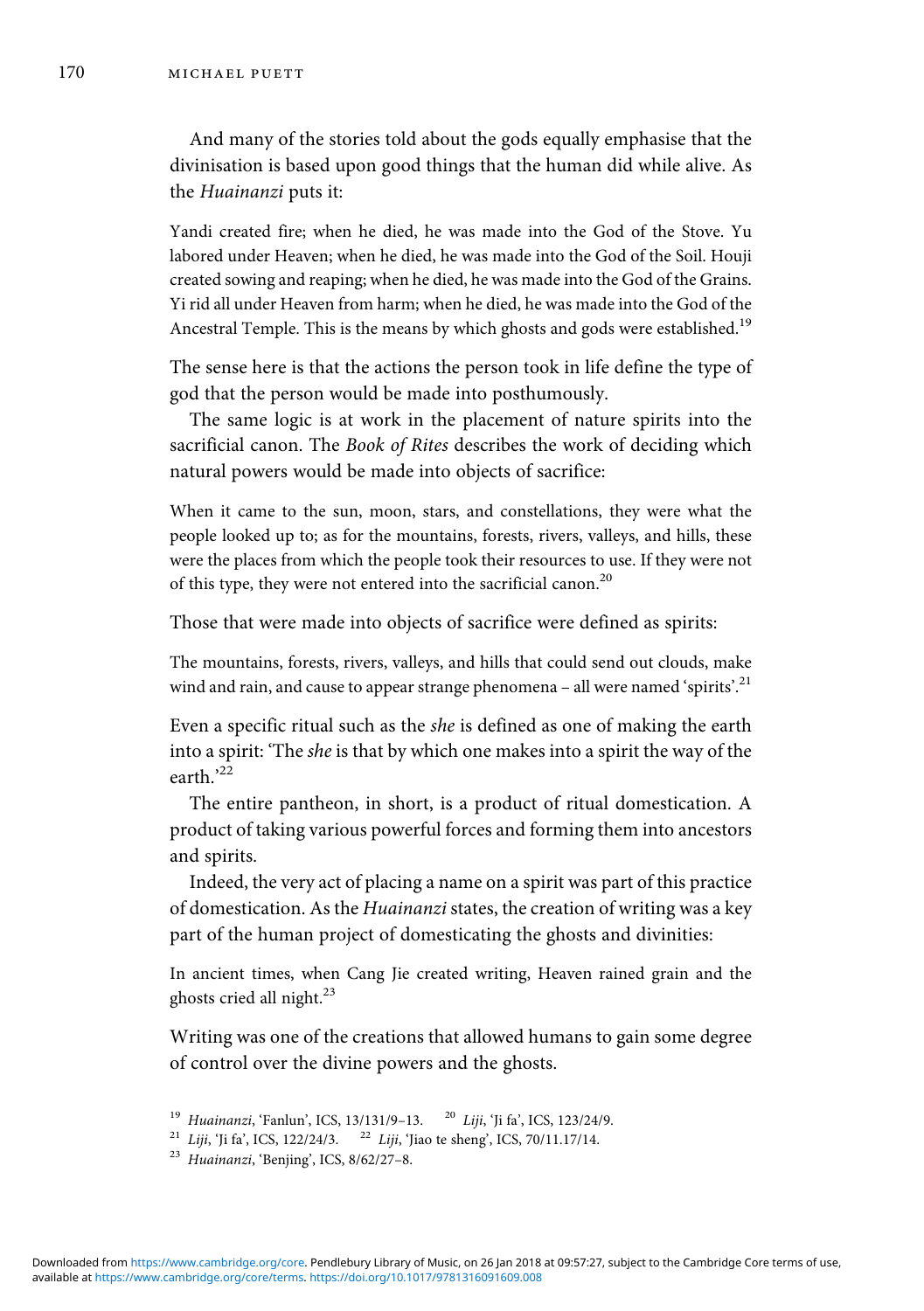But the ghosts needn't have cried too much. Yes, within the ritual space, Heaven would be called upon to be a perfectly moral agent, the gods and goddesses to be fully reliable, and the ancestors to be fully supportive. But, despite these calls, the spirits would often return to being dangerous and capricious outside the ritual space. The human domestication of the divine was all too limited. The ghosts and spirits were more powerful than the rituals, more powerful than human attempts to domesticate them.

#### Undomesticated Divinities

If these rituals of domestication were among the dominant religious practices of the time, many movements arose in opposition to such practices. The views of the gods that appear in such movements are extremely telling.

One of the more influential such movements centred around the teachings of Confucius and Mencius. The claim here was that ritual did matter, but that the importance of ritual lay not in transforming divine powers but rather in transforming the human participants.

But the result of this latter approach was that divine powers were seen as not subject to human domestication. One of the key teachings was thus that the world was inherently capricious, and that ethics in part consisted of trying to domesticate human emotions while accepting that the divine world could not be counted on to support human endeavours.

The capriciousness of Heaven, indeed, became a crucial part of such ethics. The goal was to cultivate oneself to become a better human being, working to create situations in which others could flourish. And only if one knew one would not necessarily be rewarded for doing this would one do it fully.

Thus, the texts in this tradition strongly emphasise that Heaven is at best indifferent to the concerns of humans. And at times Heaven seems to act directly against the work of humans to construct a better world.

When Confucius' best disciple died young, Confucius is presented as looking to the skies, calling out: 'Heaven is destroying me!'<sup>24</sup>

And such a vision pervades the view of history seen in the Mencius.

In distant antiquity, according to the stories told in the Mencius, sages governed the world. And, since sages act to create environments in which humans can flourish, having sages on the throne ensured that other sages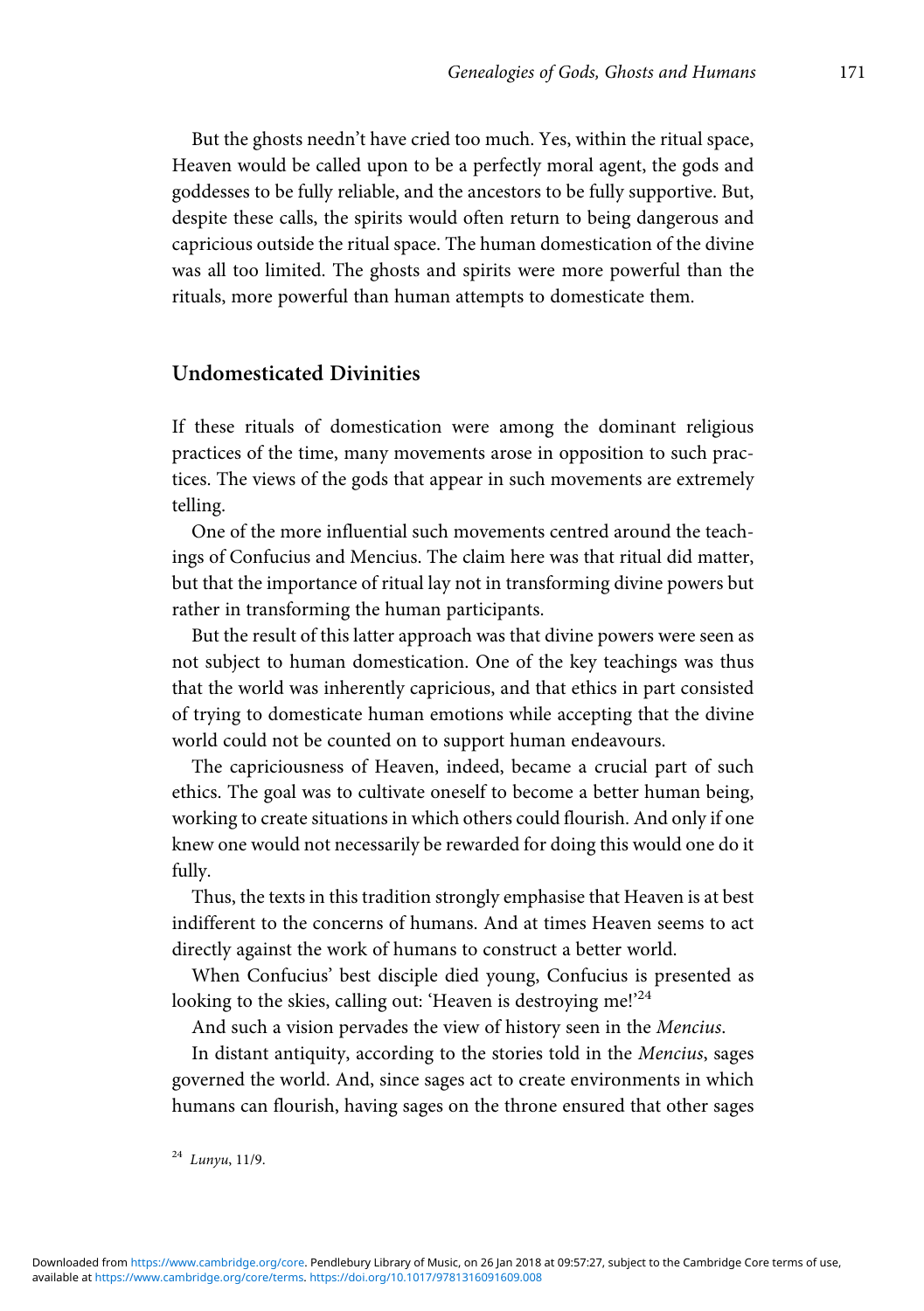would be emerging as well. Thus, when the ruler was aging, he would look around and choose the most sagely in the population to succeed him. The sage Yao was accordingly succeeded by the sage Shun, who in turn was followed by the sage Yu.

But then the pattern was broken. Instead of handing the throne to the most sagely in the realm, Yu gave it to his son. And thus began hereditary monarchy. This ensured that sages would rarely if ever be on the throne, since the principle of succession was based on heredity rather than sagacity. Moreover, since sages were not on the throne creating environments in which other sages might emerge, sages became extremely rare. Not only were they not on the throne, there were almost no sages around anyway. And it was Heaven that created this change:

All of this was due to Heaven. It is not something that man could have done. If no one does it, and yet it is done, then it is Heaven. If no one brings something about, and yet it is brought about, it is mandated.<sup>25</sup>

Fortunately, according to Mencius, a sage has nonetheless tended to emerge every five hundred years or so. Since sages are no longer rulers, sages who do emerge are forced to go to those who have the political position to put the teachings into practice. When this happens, a new dynasty can be formed.

If one is a sage, then, the most one can hope for in terms of political position is to become a sage minister.

Towards the end of his life, Mencius decided that the time was ripe for the creation of a new order. He began travelling from state to state, speaking to the rulers who would be in positions of power to begin a new dynasty. When these efforts ended in failure, the text narrates a scene of Mencius returning home:

When Mencius left Qi, Chong Yu asked him on the way, 'Master, you seem to look displeased. A few days ago I heard you say that "a gentleman does not resent Heaven nor bears a grudge against men."' Mencius responded, 'That was one time, this is another time. Every five hundred years, it must be the case that a king will arise. In the interval there must arise one from which an age takes its name. From the Zhou until now, it has been more than seven hundred years. The mark has passed, and the time, if one examines it, is proper. Yet Heaven does not yet wish to bring order to all under Heaven. If Heaven wished to bring order to all under Heaven, who in the present generation is there other than me? How could I be displeased?" 26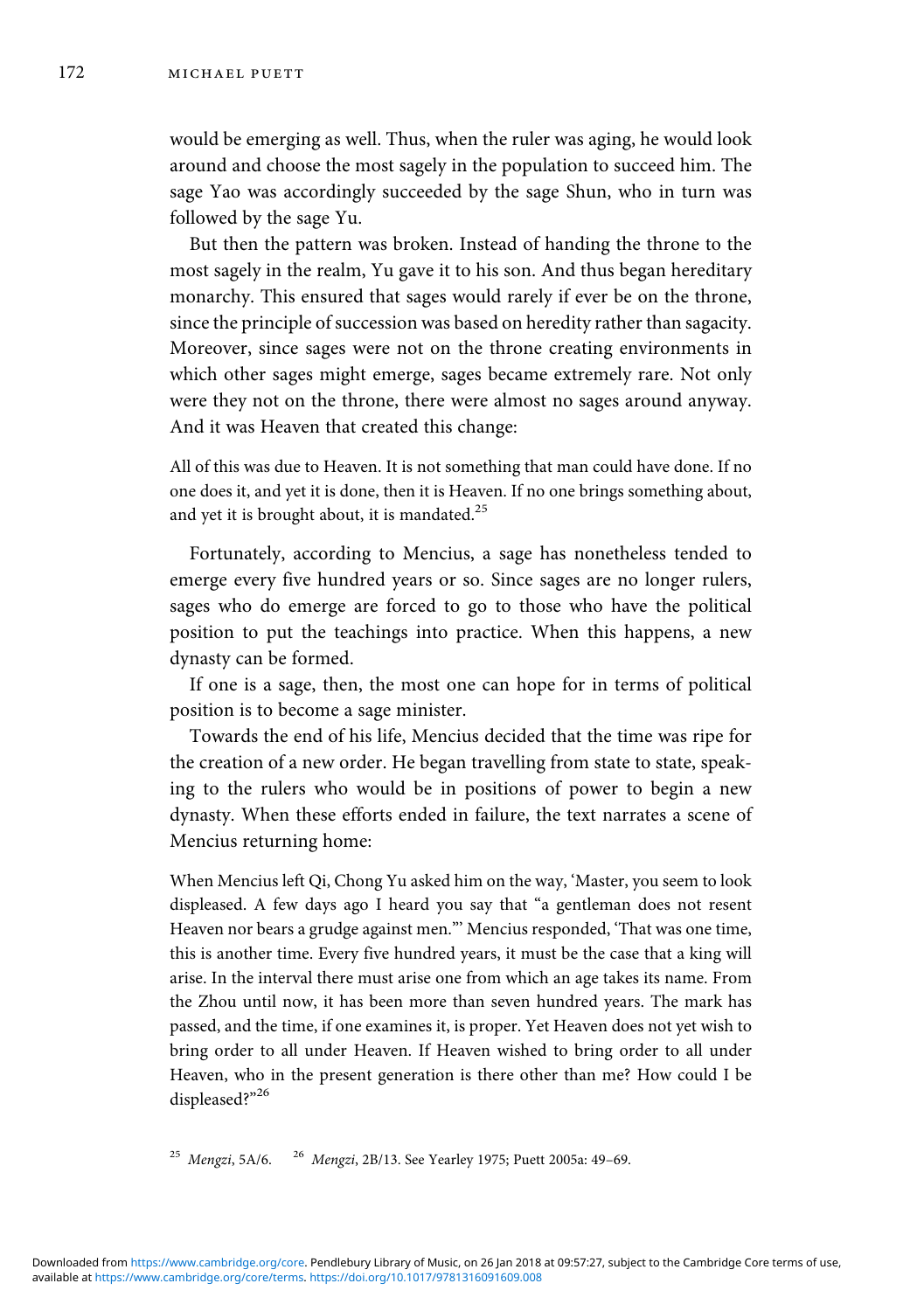Heaven, in other words, was actively working to block the creation of order. And humans must learn to live in such a capricious world.

Thus, texts in this tradition emphasise the powers of an implacable Heaven that bizarrely kills Confucius' best disciple, that inexplicably creates hereditary monarchy and thus brings to an end a period when the most virtuous would always rule, that prevents a proper order from being created even when the time is ripe. If human rituals cannot domesticate Heaven, then one must strive to live properly in an inherently capricious world.

# A Moral Cosmos

A very different approach can be seen in an early religious movement started by a charismatic figure named Mozi, who argued that, contrary to much of the religious practice of the day, Heaven was in fact a good deity. And Heaven presided over a pantheon of ghosts who were themselves fully moral and completely reliable. The ghosts would always reward the good and punish the bad, and the key was for all humans to believe in the reliability of these ghosts. The stories the Mohists tell about Heaven and ghosts, therefore, are precisely the ones that in other texts would appear only in ritual contexts. The move here was essentially one of taking these ritual statements and calling on people to believe them as being true outside the ritual space as well.

Moreover, there are ways that I (Mozi) know Heaven loves the people deeply. It shaped and made the sun, moon, stars, and constellations so as to illuminate and guide them (i.e., the people). It formed and made the four seasons, spring, autumn, winter, and summer, so as to weave them into order. It sent down thunder, snow, frost, rain, and dew so as to make the five grains, hemp, and silk grow and prosper, and sent the people to obtain materials and benefit from them. It arranged and made mountains, streams, gorges, and valleys, and distributed and bestowed the hundred affairs so as to oversee and supervise the goodness and badness of the people. It made kings, dukes, and lords and charged them with, first, rewarding the worthy and punishing the wicked, and, second, plundering the metals, wood, birds, and beasts and working the five grains, hemp, and silk so as to make the materials for people's clothing and food. $27$ 

<sup>27</sup> Mozi, 'Tianzhi, zhong', SBBY, 7.6b–7a.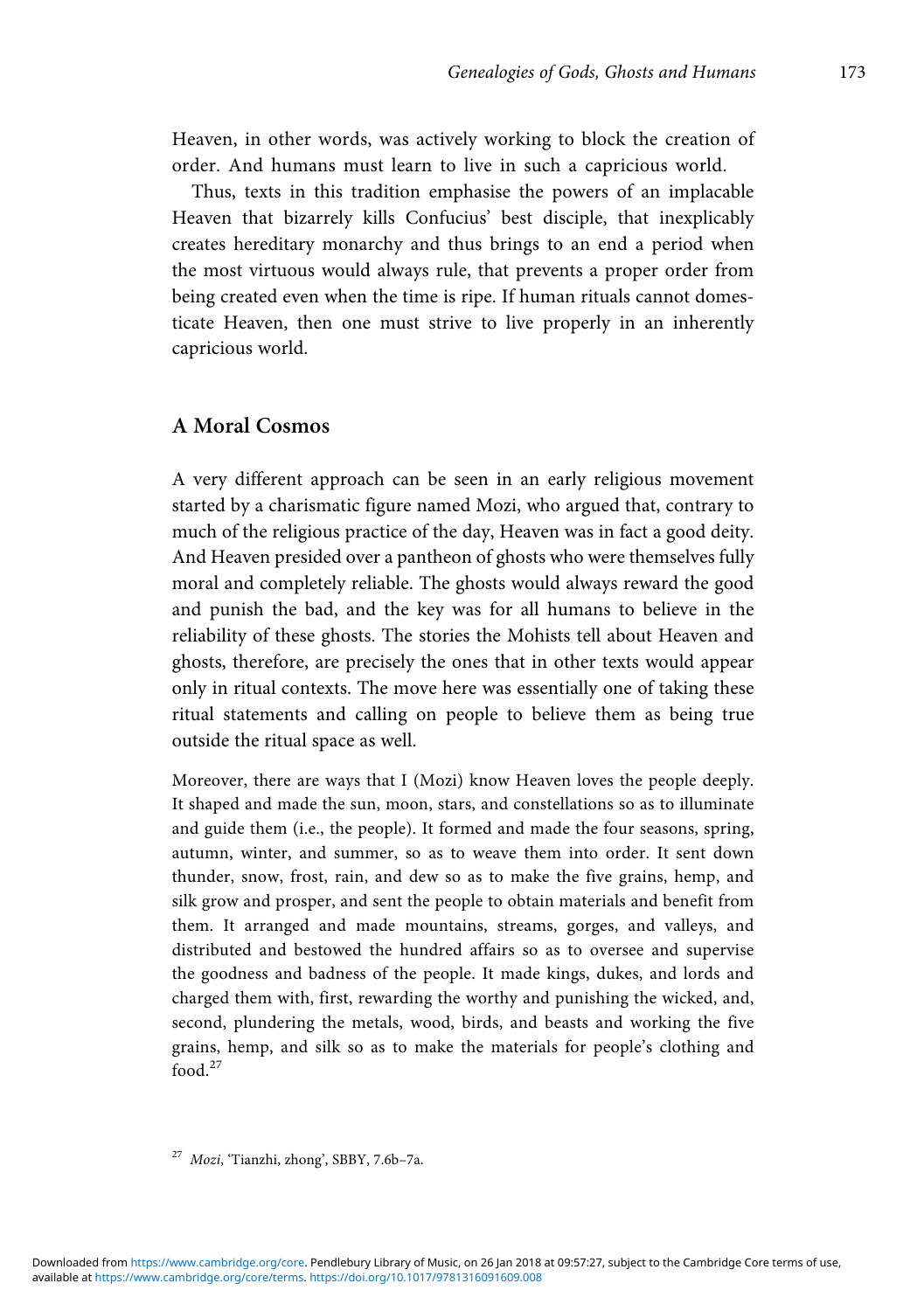Far from trying to domesticate a capricious deity and dangerous ghosts into a (hopefully) supportive pantheon, the goal was rather simply to follow and accord with the proper order of Heaven and the ghosts:

Therefore, in ancient times the sage kings made manifest and understood what Heaven and the ghosts bless and avoided what Heaven and the ghosts detest so as to increase the benefits of all under Heaven and eradicate the harms of all under Heaven. This is why Heaven made coldness and heat, placed the four seasons in rhythm, and modulated the yin and yang, the rain and dew. At the proper time the five grains ripened and the six animals prospered. Diseases, disasters, sorrows, plagues, inauspiciousness, and hunger did not arrive.<sup>28</sup>

The cosmos is already moral, and the spirits and ghosts are not capricious at all.

Similar reactions to the dominant religious practices of the day would continue to populate the religious landscape in early China. Several centuries later, in 142 CE, Zhang Daoling would receive revelations from a high deity Laozi. Laozi was a good deity who, like Heaven for the Mohists, created proper guidelines for humans to follow. The followers of these teachings formed an autonomous community called the Celestial Masters, who created a meritocratic society based upon the degrees to which the followers put into practice the revelations of Laozi.

But unlike the Mohists, the Celestial Masters were taught that ghosts were not moral beings but rather highly dangerous creatures. And the goal was not to sacrifice to them: according to the Celestial Masters, sacrifice only empowers the ghosts. The practitioners were told on the contrary to reject sacrifice altogether and instead simply to believe in the revelations of Laozi. $^{29}$ 

Similar claims would reappear throughout subsequent millenarian movements in China. But the power of such movements can only be understood when they are seen as a rejection of the dominant practices of the time.

#### Stories of the Living, Stories of the Dead

Having explored these sacrificial practices as well as attempts to deny their efficacy or reject them entirely, let us return to the earlier point about the supposed lack of stories concerning the personalities of the gods in China.

 $28$  Mozi, 'Tianzhi, zhong', 7.6a–6b.  $29$  Puett 2004.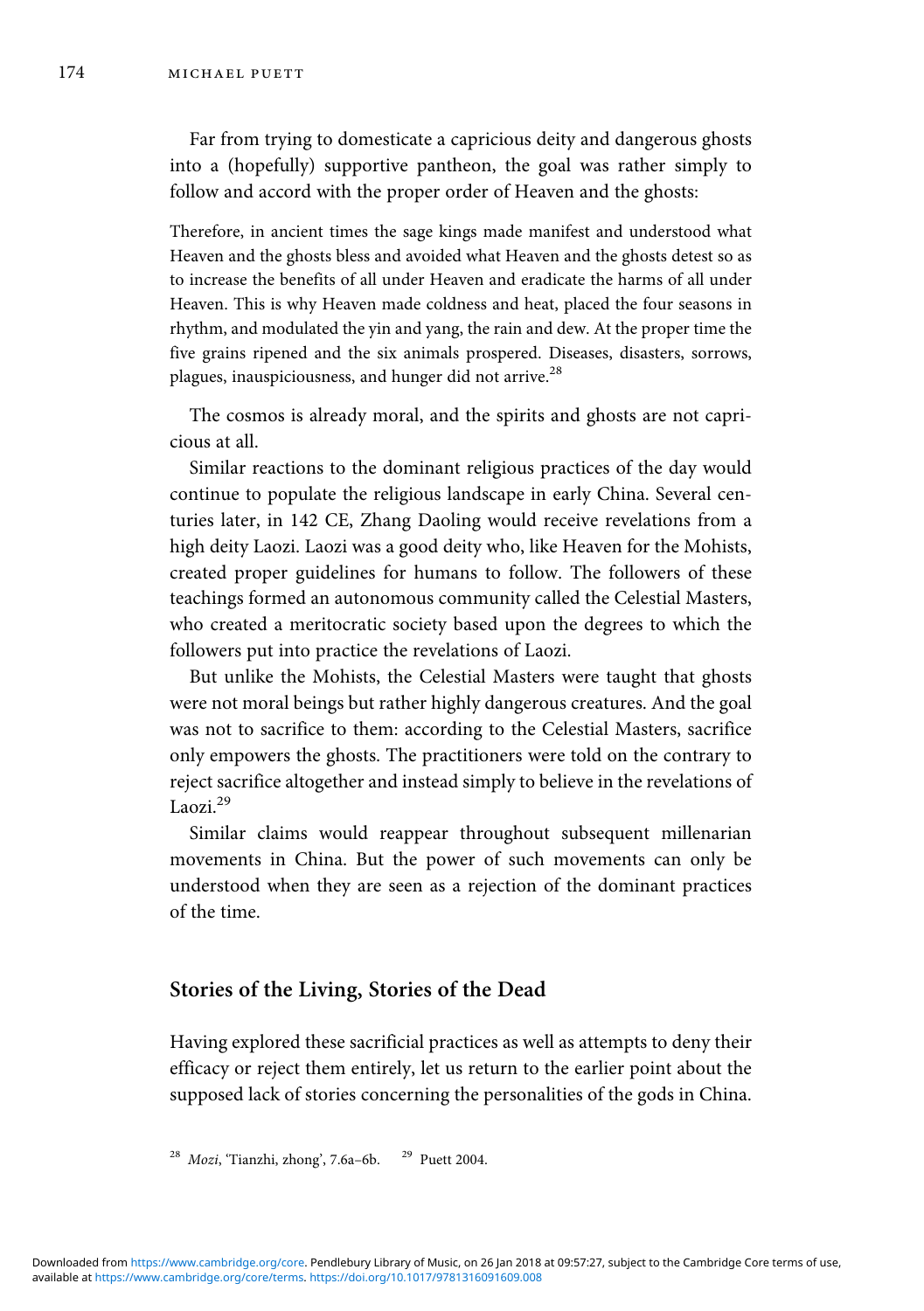As we explore these religious practices and the responses to them, it becomes clear that we have simply been looking in the wrong places.

In early China, there was no lack of concern with the capricious and dangerous qualities of divine powers. Hence the endless concern with domesticating and humanising them. And this is how one must understand the stories that are told about them.

Given the nature of these ritual practices in early China, the stories about the personalities of divine figures are to be found in the story cycles concerning what humans did before they died and were made into gods and goddesses. A Chi You before he becomes a god of war, for example. Or, posthumously, those figures who were not made into ancestors or gods. Hence the endless obsession with ghost stories in China.

And one finds as well an endless obsession with the capriciousness of the spirits. A capriciousness that manifests itself when, for example, Heaven throws ruin upon the innocent despite ritual entreaties. Or when Heaven acts to disrupt human attempts to build a better world.

In contrast to such stories, the ritual texts – like the bronze inscription mentioned above – present the gods and ancestors as perfectly moral and supportive figures playing out their roles flawlessly. Heaven is simply a moral force, rewarding the good and punishing the bad; ancestors are simply benevolent figures, acting to support their descendants. But that is because they are ritual texts, making ritual claims. They are not statements of belief. Or, when one finds such calls to believe that both Heaven and the ghosts are inherently good and supportive – as in the recurrent appeals of the Mohists – these are calls for a belief very much at odds with the practices of the day.

## Ritual and Non-Ritual Worlds

As we have explored the nature of these materials, early Chinese notions of the divine no longer seem so different from those found in early Greece. Indeed, what is striking on the contrary is how similar the two cultures now appear.

In both societies, one of the dominant religious concerns was to work with a series of divine figures that were often seen as either highly capricious in their dealings with humans or overly indifferent to the concerns of humans. In both cases, ritual, and particularly sacrifice, was one of the key ways of trying to work with and hopefully gain the support of these capricious powers. In short, instead of a broad contrast between two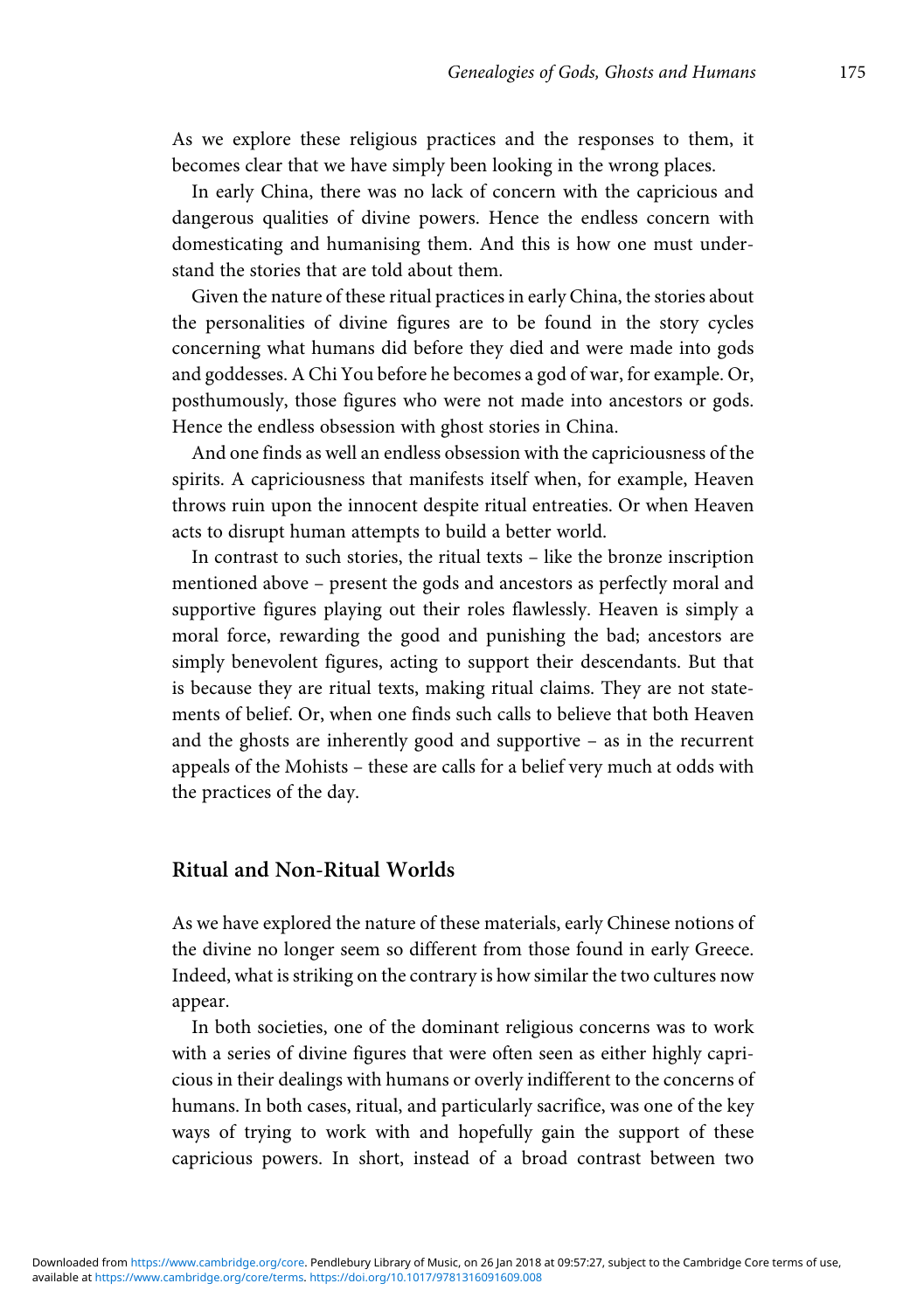radically different cosmologies, we see on the contrary a surprising set of similarities.

But if the basic problem – dealing with capricious and potentially dangerous divinities – was extremely similar, the responses went in different directions.

And this is where things get interesting.

The differences between Greece and China lie not in contrasting overall conceptions of the nature of the cosmos, or, more immediately, contrasting overall conceptions of the divine. Certainly, as we have seen, the divine figures in China were in no manner, shape or form more harmonious or inherently predisposed towards the living than those in Greece.

But what if we think in terms of problems, rather than assumptions? If we focus on the problems that figures in the two cultures were facing, then the comparatively interesting questions emerge in the differing ways that the problems were wrestled with.

#### Ritual, Belief and the Imagination

Often with comparisons between Greece and China, the comparison begins with categories taken either implicitly or explicitly from the Greek side. So let's try going the other way.

In the ritual theory that develops in the Warring States period of China, one of the points that becomes emphasised is the notion of as-if worlds being created in a ritual space.<sup>30</sup> The idea is that the participants enter a ritual space where they are transformed by acting in different roles. The living act as if they are filial descendants and devoted worshippers, making offerings to supportive ancestors or divinities (rather than dangerous ghosts and capricious spirits), within a harmonious and coherent cosmos.

Hopefully, the dangerous ghosts and capricious spirits will in fact enter the ritual space and be transformed. But, regardless, one sacrifices to them as if this is the case. As Confucius is quoted as saying in the Analects: sacrifice to the spirits 'as if they are present'.<sup>31</sup> Although this has often been read in twentieth-century Western scholarship as a statement of agnosticism about whether spirits really exist or not, it in fact is a statement concerning the as-if nature of ritual action.

<sup>&</sup>lt;sup>30</sup> Seligman, Weller, Puett and Simon 2008: 17-42, 179-82. For an analysis of 'as-if' from a larger philosophical perspective, see Vaihinger 1911.

 $31$  Lunyu,  $3/12$ .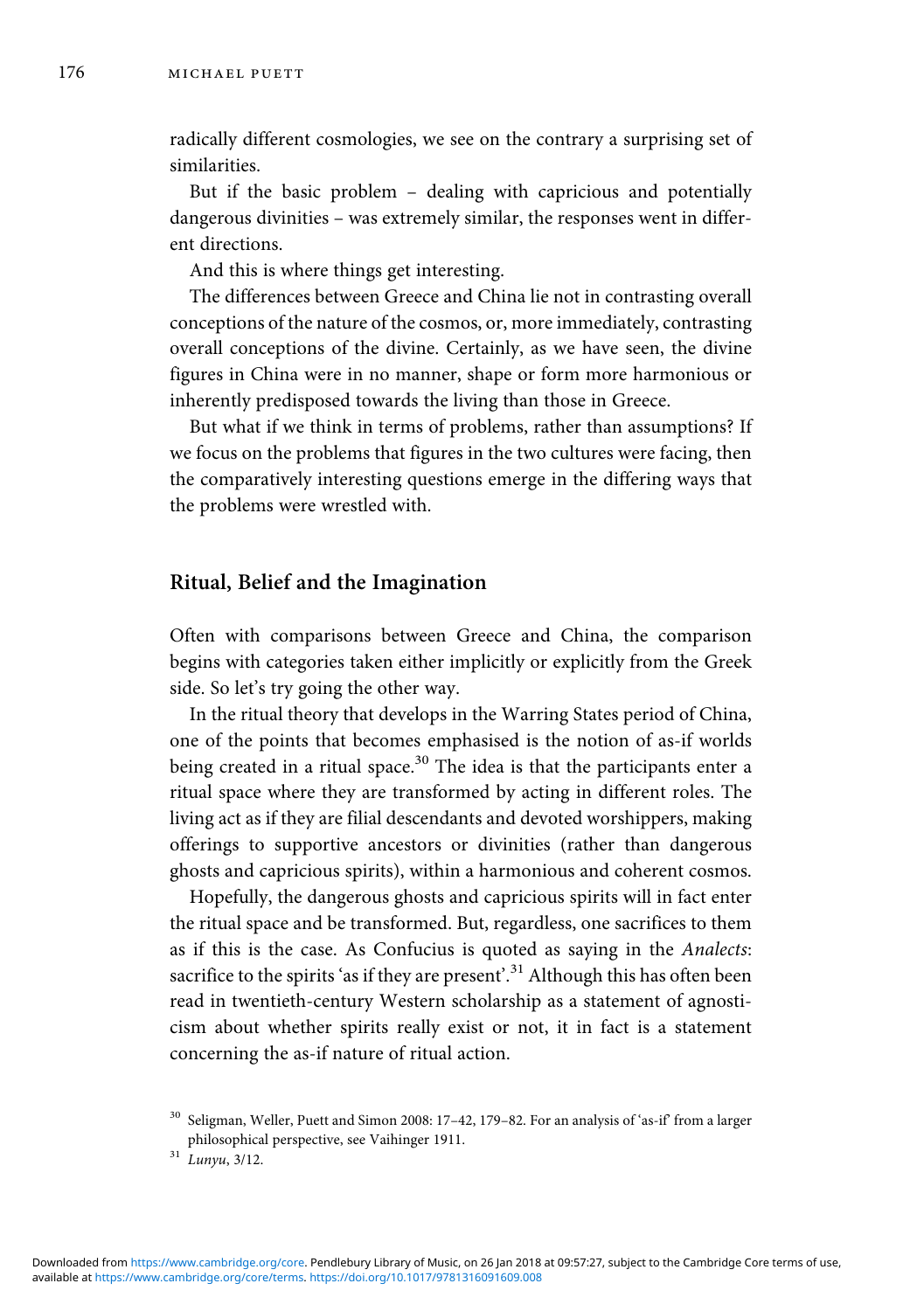An entire body of ritual theory developed in the Warring States and early Han devoted to such theories of ritual. During the early Han, this was consolidated into the Book of Rites. In the thirties BCE, the Book of Rites became defined as one of the five classics, and much of state ritual practice became modelled upon the ritual vision found therein.

One of the key arguments in the chapters on sacrifice in the Book of Rites is that, within the ritual space, the entire cosmos is like a single family. Each lineage has a defined number of ancestors it is allowed to make offerings to, all of the lineages in turn are called upon to think of the ruler as their father and mother, and the ruler is called upon to be the Son of Heaven. Thus, within the ritual space, everything is connected through genealogical lines, with the ruler serving as the fulcrum connecting the entire populace with Heaven.<sup>32</sup>

Except, of course, this isn't true outside the ritual space. Heaven is not seen as having actually given birth to the ruler; the ruler certainly is not the parent of the population, and even the descendants rarely think of deceased ghosts as inherently supportive ancestors outside of ritual contexts. The ritual serves as an as-if space, in which participants are called upon to become something different than they were before they walked into the ritual space. To the degree to which it works, the living will act as filial descendants to the deceased; the ghosts of the deceased will behave as supportive ancestors to their descendants; the people will follow the ruler as if he were their parent; the ruler will treat the population as his own children; and Heaven will support the ruler as his own son. But, over time, the transformative effects of the ritual will weaken. The deceased will return to being ghosts; Heaven will become indifferent. And thus the rituals will be performed again.

This is, needless to say, a ritual theory that is built upon the practices that we have traced back to the Bronze Age, now being self-consciously appropriated and theorised.

What if we use this model for our comparative endeavour? If we think of ritual not as socialising participants into a belief system but rather as creating imaginary as-if possibilities – trying to create a world that is perceived as not yet existing – then the comparatively interesting questions turn to issues like: What are the as-if worlds being created in the ritual space? And what are such as-if worlds being posited in opposition to?

So let us now return to our comparison, bringing the discussion of the Chinese material into conversation with the Greek material and looking in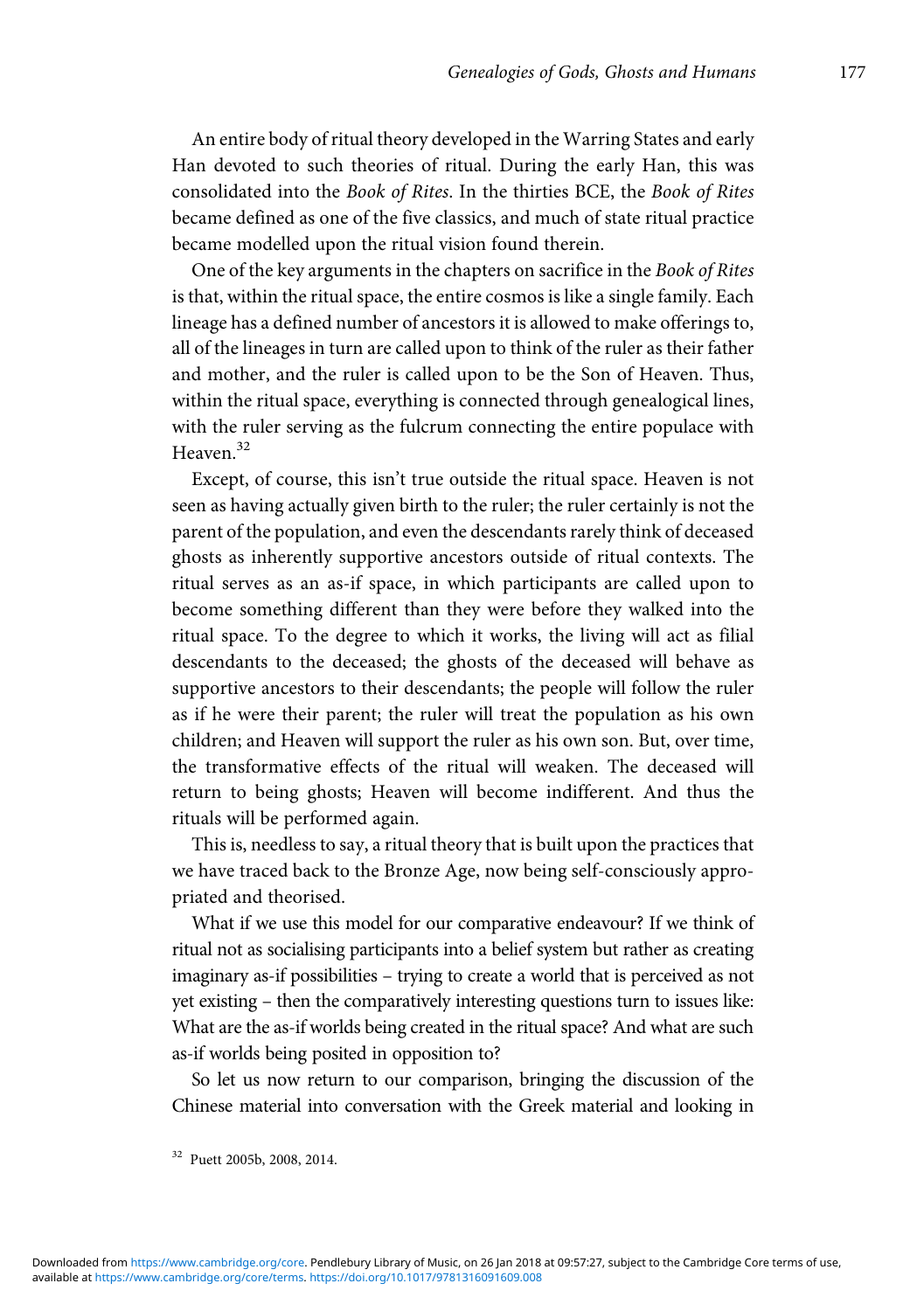more detail at what the rituals entail and how the imaginary space of the rituals operated.

#### Genealogies of Descent, Genealogies in Reverse

In both Greece and China, we are dealing with cultures in which divine powers were seen as highly capricious. Ritual in general, and sacrifice in particular, was a crucial way to try to gain the cooperation of the divine figures, and perhaps even control them. Depending on the context, therefore, Zeus could be treated as a great and good divine ruler as well as a highly capricious divinity. And the same was true of Heaven.

Given this similarity, the interesting comparative issues thus come down to the permutations that play off these similarities. What is the nature of the capricious spirits with whom one is struggling, and what is the nature of the world one is trying – even if only for brief moments – to create within the ritual space?

A standard sacrifice in ancient Greece would consist of the slaughter of an animal. The carcass would then be divided, with the meat being eaten by the humans and the bones being offered to the gods. In short, the sacrificial structure consisted of division, with a clear demarcation of the places of humans and gods. $33$ 

Perhaps the most famous elaboration of this sacrificial practice of division is that of Hesiod. In his Works and Days, Hesiod portrays the division as a result of Prometheus' theft of fire – a transgression that won for humanity autonomy from the gods, but at the cost of a life of toil and, ultimately, death. The sacrificial division was a part of this same ambivalence. Hesiod presents the division as a ruse: Prometheus surrounded the bones with fat, hoping thereby to fool Zeus into believing he had been given the better portion, while Prometheus kept for himself the meat. But underlying the ruse was the reality of the relationship: humanity needed food in order to survive, while Zeus, an immortal, did not.<sup>34</sup>

The deeper and fuller narrative elaboration of the division, however, is to be found in the Theogony. Hesiod reconstructs the genealogy of the gods

<sup>&</sup>lt;sup>33</sup> Perhaps the most influential studies of sacrifice in Greece are those undertaken by Jean-Pierre Vernant and Marcel Detienne. See the collection Detienne and Vernant 1989. More recently, these interpretations have been deepened through a closer attention to the implicit theology of the sacrificial acts. See in particular Naiden 2015, as well as the edited collections by Faraone and Naiden 2012, and Hitch and Rutherford 2017.

<sup>&</sup>lt;sup>34</sup> See the excellent study by Vernant 1989.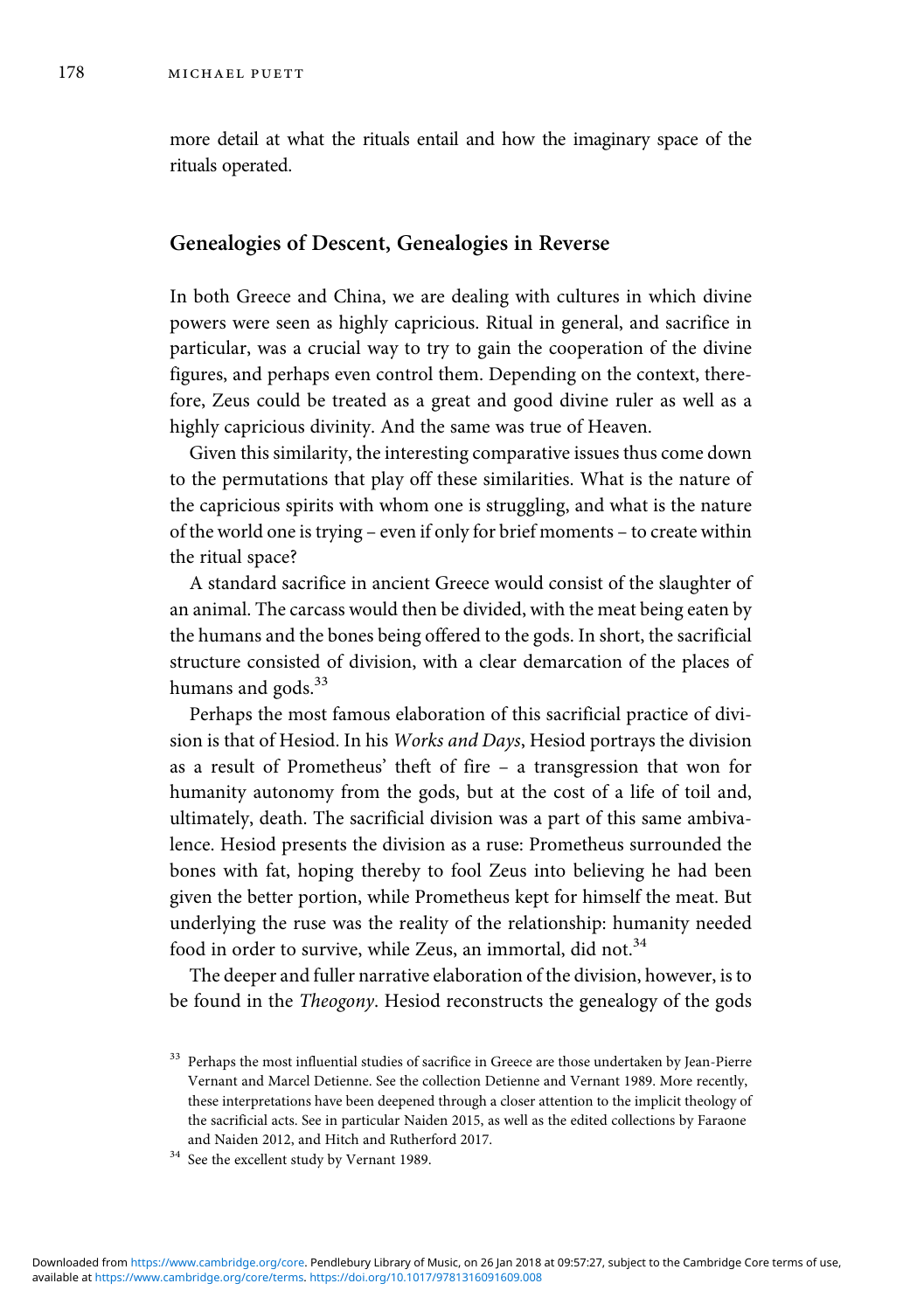that led ultimately to the world of the present. This is the world of genealogically related immortals that the all-too-mortal humans are now both autonomous from yet dependent upon.

Different figures would, of course, develop the genealogy differently. In various contexts, the ancestry of a given god or goddess would be traced one way rather than another. But the permutations reveal the implicit logic. The imaginary of the world of Greek divinities was one of an inter-related group of immortals, all connected through complex and interweaving descent lines.

For humans, the goal was to break from this world and win for humanity a life of autonomy – even if that also meant a life of want, deprivation and ultimately death. The consequent need for food and help thus meant that humans continued to be dependent on the gods, while still maintaining, as much as possible, distinction.

The ritual as-if, in short, was one of trying to gain the support of the gods while also demarcating the line between the gods and the human supplicants. The sacrifice thus consisted of both supplication and division, both submitting to the will of the divine while at the same time defining for each its proper place.

In early China, the divine powers were seen as equally capricious – perhaps even more than in Greece. But the goal in the ritual space was one of connecting – ideally into familial relationships. Even actual ancestral offerings in early China, as we have seen, were based on constructing ancestors – transforming dangerous ghosts of the recently deceased into ancestors who would be called upon to act on behalf of humanity. The movement, in other words, went from the living upwards to the deceased, as the living formed the deceased into (hopefully) supportive ancestors. When done fully, the world within the ritual space would be a single patrilineal lineage, with the king serving as the Son of Heaven and the father and mother of the people, pulling together all of the disparate and capricious energies of the cosmos into a harmonious family.

This was not a question of descendants winning their autonomy from the ancestors; the goal of sacrificial practice in early China was not to create discontinuity. It was rather a never-ending attempt to create continuity. The problem was not to break from a genealogically related set of immortals; the problem was rather to bring disparate beings together into a ritually constructed lineage.

In Greece, the 'Son of Zeus' was, well, the son of Zeus, in a genealogical sense – Heracles, Dionysus, Apollo. The 'Son of Heaven' in China, on the contrary, was a ritual claim. The ruler was not seen as having actually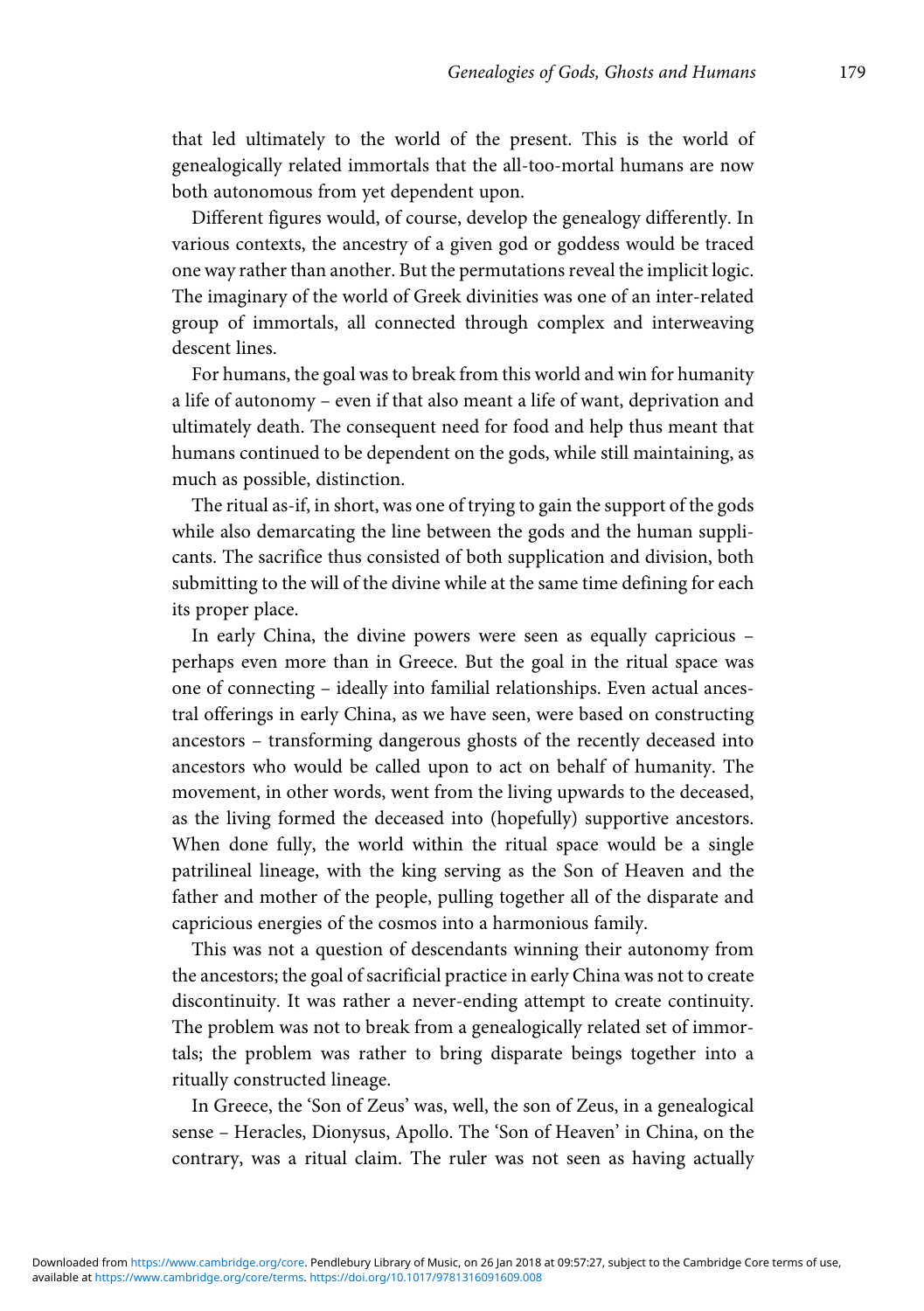descended from Heaven, and the ruler was never called upon to in some sense succeed in gaining his autonomy from such an ancestral figure. The problem was rather the opposite: the divine powers were discontinuous from humans, and the goal was to create linkages.

The sacrificial as-if, in other words, goes in opposing directions in the two cultures. Greek sacrificial practice involved (hopefully) gaining the support of the gods while also creating a ritual distinction from them – the sacrifice thus recapitulating the dependence of humans on the gods along with the (ultimately doomed) attempt to gain autonomy from them. In contrast, the ritual as-if in early China was predicated upon a claim of connecting and domesticating, of endlessly trying to create (also ultimately doomed) continuity where none before was seen as existing.

In short, by focusing on competing cosmologies – with early China being portrayed as 'harmonious', and early Greece as 'tragic', we have missed what is most interesting in these relations between humans and divinities in the two cultures. The problematic – dealing with highly capricious divine powers – is actually quite similar. But the ways of working with this comparable problem have taken very different forms. In early Greece, the imaginary was one of presenting the world of capricious spirits as an inter-related world of immortals who had to be supplicated while also being kept at a distance. In early China, the imaginary was of domesticating the divine powers into a humanly constructed lineage.

Both cultures, then, are fully 'tragic'. In both cultures the endless problem was one of working with highly capricious divinities through a set of ritual constructions. And these ritual constructions were doomed to failure: the divine powers were incomparably more powerful than the human rituals designed to control them.

# Divine Personalities, Divine Forces

So, finally, let us return to personalities. There is another similarity between these two cultures. Families are messy. And, yes, they often involve complex emotional responses – jealousies, resentments, anger. Some of this we might call ingredients of a personality, but that actually is not the term used in either culture at the time. If our tendency is to fall into complex emotional responses with the ones with whom we are close, what is intriguing from a comparative perspective is where these jealousies, resentments and angers are located in the divine.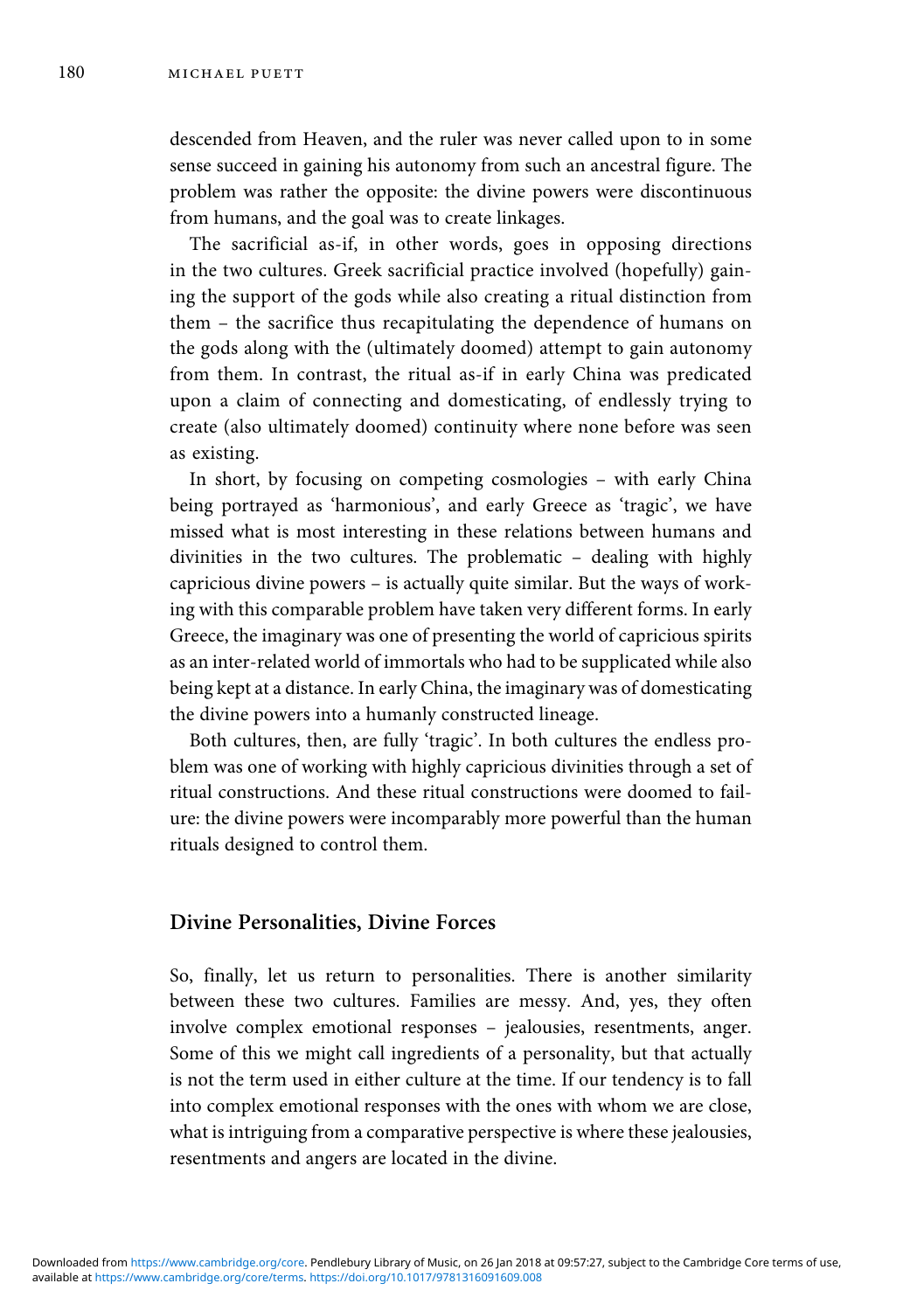In the imaginary of early Greece, such emotional responses are pervasive among the gods and goddesses, all of whom are inter-related. And they are pervasive in the stories (outside the ritual space, of course) of gods and goddesses as they relate to humans as well. Hence the need to divorce such emotions from the ritual space.

In early China, such emotional responses are pervasive among humans, but they are seen as growing less and less significant the longer one is dead. Eventually, one simply becomes like the spirits above – powerful, no longer driven by deep-seated angers and resentments, but also indifferent to the needs of humans. That, of course, is a huge problem for humans. But, before that, the problem is how to deal with these angers, jealousies and resentments before they dissipate – the angers, jealousies and resentments of the recently deceased, of the ghosts. And that is one of the crucial goals of ritual work: to construct a world that as much as possible would function like a harmonious family. And the nature of the family was clear from the claims within the ritual space. The family would be one in which each figure would play his role perfectly; one, in other words, where the angers, jealousies and resentments would be driven out.

Hence the ramifications we see playing out in our sources: cycles of stories in early Greece playing upon the angers and jealousies of the gods and goddesses, cycles of stories in early China playing upon the angers and jealousies of ghosts and the capriciousness of the higher spirits. And, in both cases, a ritual world of perfect relationships.

## Conclusions

As we have seen, the contrast so often drawn between ancient Greece and China concerning the purported antagonistic relationship between humans and gods in Greece versus the purported harmonious relationship in early China is based upon taking statements out of radically different contexts and then reading such statements as assumptions of the culture in question. But, once we focus on the contexts in which such statements were made, and the problems such statements were trying to solve, a different set of issues emerges. What is striking on the contrary is the tremendous similarity in concerns with dealing with divine powers. In both cases, the hope was to bring the divine powers into the ritual space. Sometimes the divine powers would come, and sometimes they would not. When they would come, the divine powers would be treated within the ritual space as if they were supportive beings, and the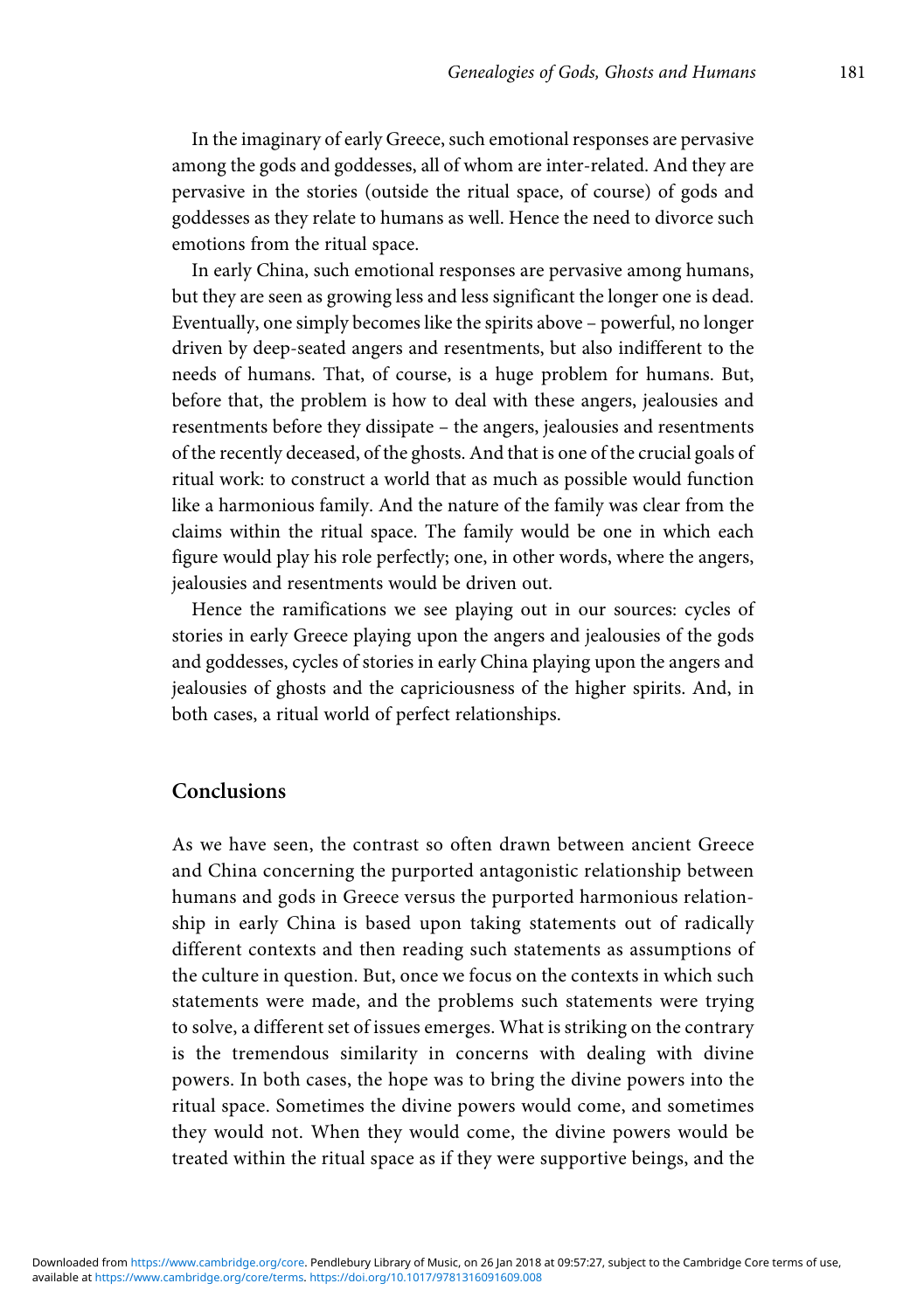relationship between humans and gods would be presented as if it were harmonious.

Outside the ritual space, however, narratives and protests would circulate about the capriciousness of the spirits. And entire movements would develop based upon reacting against the capriciousness of the spirits and the seeming inadequacy of human efforts to control them through sacrifice.

In China, the capricious and dangerous divine powers were seen as being either ghosts (remnants of deceased humans filled with anger and resentment) or indifferent spirits. And the solution was one of trying, to whatever extent possible, to transform these ghosts and spirits into a pantheon of supportive ancestors, gods and goddesses. This attempt to domesticate the world of the divine was seen as never-ending, since the ghosts and spirits are always more powerful than human attempts to control them. But, to whatever extent it succeeded, the result would be a world in which these dangerous beings would on the contrary become a genealogically linked set of supportive ancestors and divinities.

In Greece, the imaginary worked the other way. The capricious gods and goddesses were represented as genealogically linked, and the problem for humans was to win a level of autonomy from them, even though this break also meant that humans would be mortal and dependent upon the more powerful gods. The goal of the sacrificial act was thus not to transform the divine into (ritually speaking) genealogically related ancestors; the goal on the contrary was to break from them and define the respective spheres of humans and gods, while also requesting their support.<sup>35</sup> If the goal of the sacrificial act in China was to create continuity, the goal of the sacrificial act in Greece was to create discontinuity.

These differences help to illuminate the types of stories concerning divinities found in the two cultures. In both cases, the imaginary focuses on what sacrifice is being called upon to change – in other words, what exists outside or prior to sacrifice.

The imaginary that develops out of sacrifice in Greece inspires a constant concern with the interconnected world of divine beings – a world that sacrifice helps to win autonomy from, even while that world is also hopefully being transformed into a more supportive one through the sacrificial act. In contrast, the imaginary that develops out of sacrifice in China is focused on the lives of humans before they died, including the personality

<sup>&</sup>lt;sup>35</sup> This was, of course, for ordinary mortals. Heroes, on the contrary, were humans who would be divinised after death and sacrificed to as such. Instead of marking a distinction between humans and gods, sacrifices to heroes involved the role of heroes as a mediating force.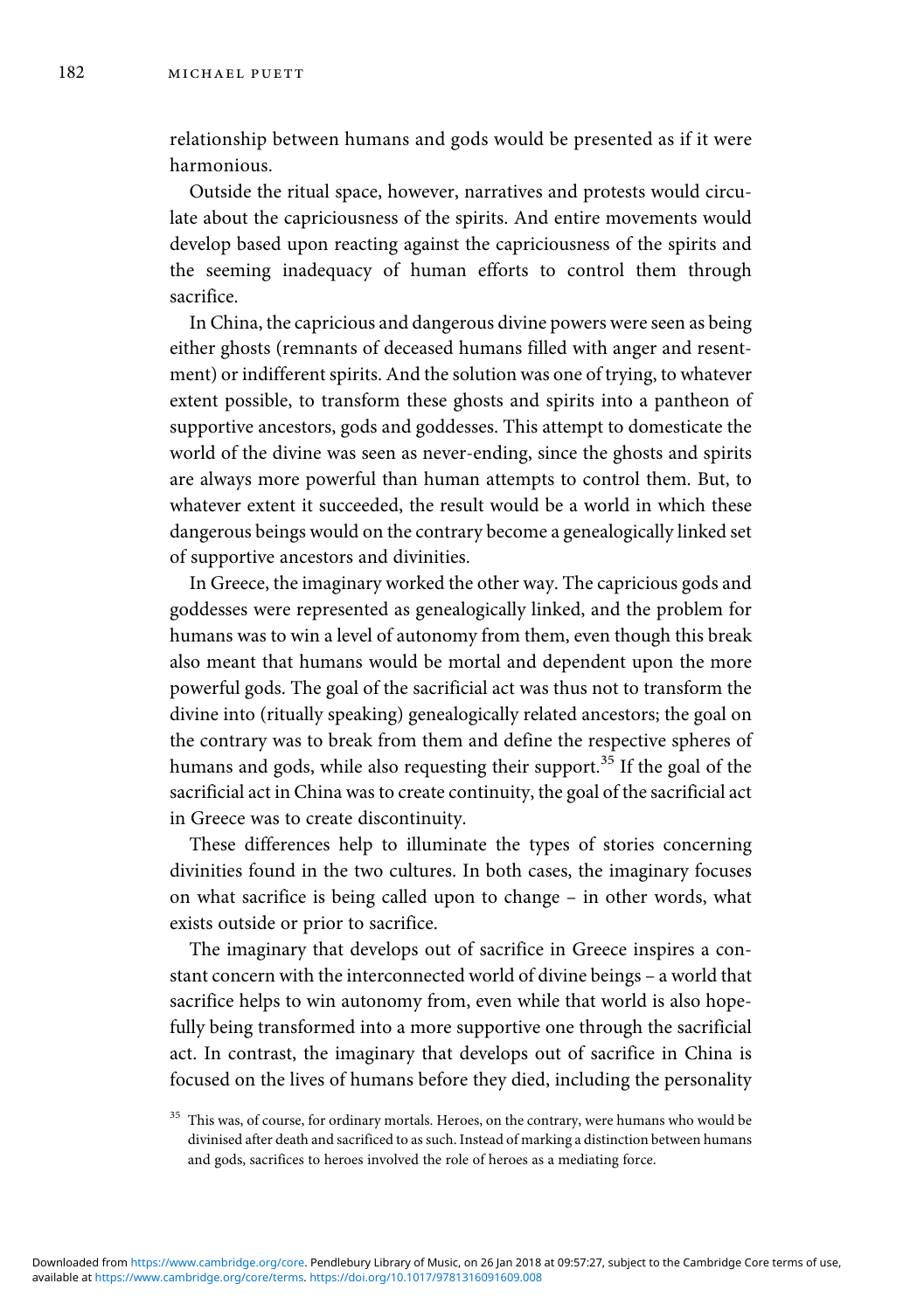traits that sacrifice domesticates by either expunging or transforming; the angers and resentments of the ghosts; the indifference and capriciousness of the spirits and natural powers.

In short, if sacrifice – like ritual in general – operates in an as-if world, the imaginary world of the stories often plays on what the sacrificial action is working upon.

The seeming lack of a Zeus or a Prometheus in early Chinese ritual constructions is not due to a lack of capricious deities or a lack of human attempts to respond to such capriciousness. On the contrary. This is precisely the sort of all-pervasive relationship the rituals in early China were trying to expunge.

# Bibliography

References to the early Chinese primary texts are to the Ancient Chinese Text Concordance Series, Institute of Chinese Studies, Chinese University of Hong Kong (cited as ICS) and the Sibu beiyao editions (cited as SBBY).

- Brashier, K. E. (1996) 'Han thanatology and the division of "souls"', Early China 21: 125–58.
- Cook, C. A. (2006) Death in Ancient China: The Tale of One Man's Journey. Leiden.
- Detienne, M. (1981) 'Between beasts and gods', in Myth, Religion and Society: Structuralist Essays, eds. M. Detienne, L. Gernet, J.-P. Vernant and P. Vidal-Naquet, and trans. R. L. Gordon. Cambridge: 215–28.
	- (1989) 'Culinary practices and the spirit of sacrifice', in The Cuisine of Sacrifice among the Greeks, eds. M. Detienne and J.-P. Vernant, trans. P. Wissing. Chicago: 1–20.
- Detienne, M. and Vernant, J.-P. (1979) La cuisine du sacrifice en pays grec. Paris.
- Falkenhausen, L. von (2004) 'Mortuary behavior in pre-imperial Qin: a religious interpretation', in Chinese Religion and Society, vol. I, ed. J. Lagerwey. Hong Kong: 109–72.
	- (2006) Chinese Society in the Age of Confucius (1000–250 BC): The Archaeological Evidence. Los Angeles.
- Faraone, C. A. and Naiden, F. S. (eds.) (2012) Greek and Roman Animal Sacrifice: Ancient Victims, Modern Observers. Cambridge.
- Guo, J. (2011) 'Concepts of death and the afterlife reflected in newly discovered tomb objects and texts from Han China', in Mortality in Traditional Chinese Thought, eds. A. Olberding and P. J. Ivanhoe. Albany: 85–115.
- Hitch, S. and Rutherford, I. (eds.) (2017) Animal Sacrifice in the Ancient Greek World. Cambridge.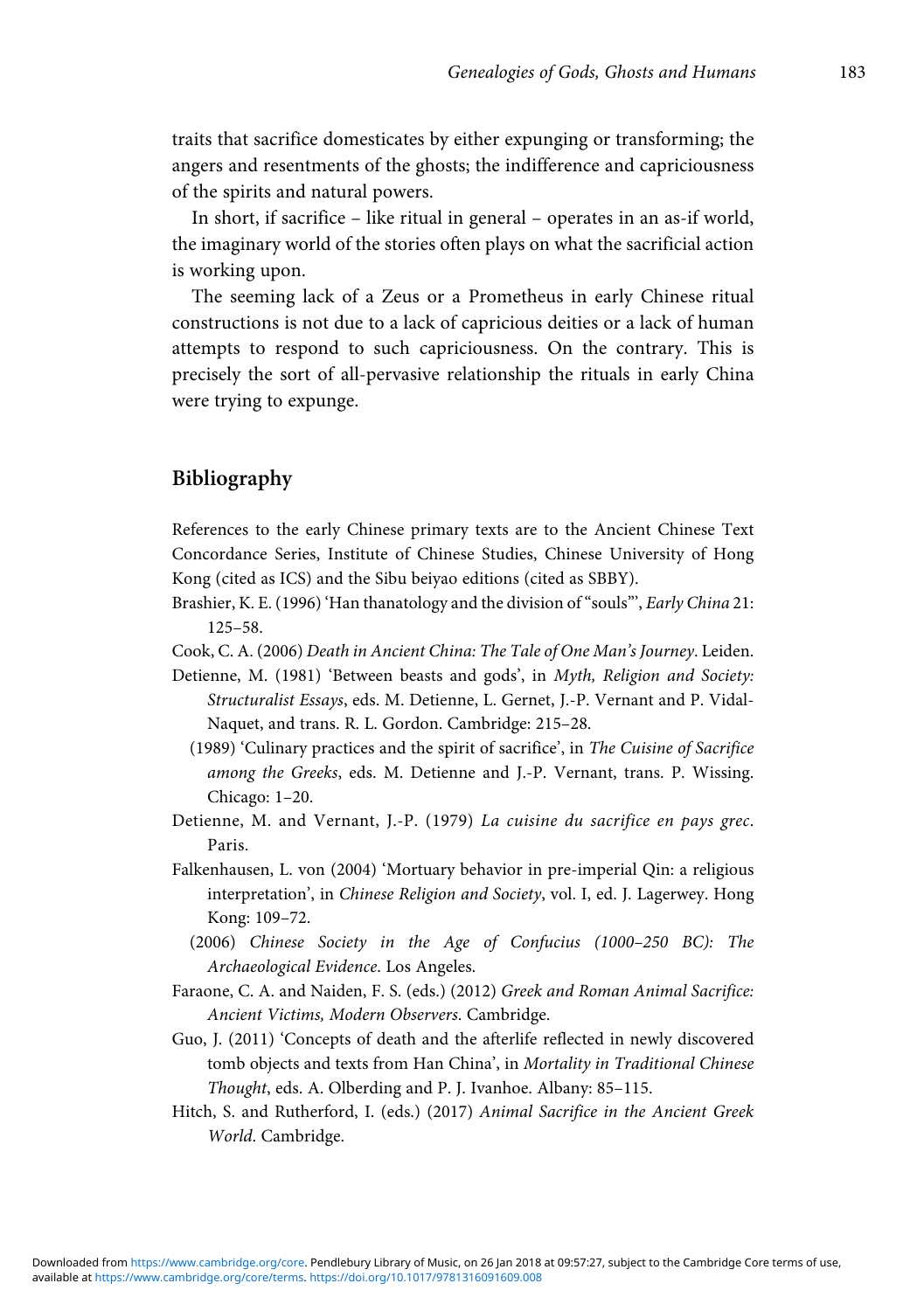- Keightley, D. (1990) 'Early civilization in China: reflections on how it became Chinese', in Heritage of China: Contemporary Perspectives on Chinese Civilization, ed. P. S. Ropp. Berkeley: 15–54.
	- (2000) The Ancestral Landscape: Time, Space, and Community in Late Shang China, ca. 1200–1045 B.C. Berkeley.
- Lai, G. (2015) Excavating the Afterlife: The Archaeology of Early Chinese Religion. Seattle.
- Lewis, M. (2010) The Early Chinese Empires: Qin and Han. Cambridge.
- Lloyd, G. E. R. (1990) Demystifying Mentalities. Cambridge.
	- (2014) Being, Humanity, and Understanding. Oxford.
- Naiden, F. S. (2015) Smoke Signals for the Gods: Ancient Greek Sacrifice from the Archaic through Roman Periods. Oxford.
- Perkins, F. (2014) Heaven and Earth Are Not Humane: The Problem of Evil in Classical Chinese Philosophy. Bloomington.
- Poo, M. (2003) 'Imperial order and local variation: the culture of ghost in early imperial China', Acta Orientalia 56: 295–308.
	- (2004) 'The concept of ghost in ancient Chinese religion', in Religion and Chinese Society, ed. J. Lagerwey. Hong Kong: 173–91.
- Puett, M. (2001) The Ambivalence of Creation: Debates Concerning Innovation and Artifice in Early China. Stanford.
	- (2002) To Become a God: Cosmology, Sacrifice, and Self-Divinization in Early China. Cambridge.
	- (2004) 'Forming spirits for the Way: the cosmology of the Xiang'er commentary to the Laozi', Journal of Chinese Religions 32: 1–27.
	- (2005a) 'Following the commands of Heaven: the notion of Ming in early China', in The Magnitude of Ming: Command, Allotment, and Fate in Chinese Culture, ed. C. Lupke. Honolulu: 49–69.
	- (2005b) 'The offering of food and the creation of order: the practice of sacrifice in early China', in Of Tripod and Palate: Food, Politics, and Religion in Traditional China, ed. R. Sterckx. New York: 75–95.
	- (2008) 'Human and divine kingship in early China: comparative reflections', in Religion and Power: Divine Kingship in the Ancient World and Beyond, ed. N. Brisch. Chicago: 199–212.
	- (2011) 'Sages, the past, and the dead: death in the Huainanzi', in Mortality in Traditional Chinese Thought, eds. A. Olberding and P. J. Ivanhoe. Albany: 225–48.
	- (2014) 'Ritual disjunctions: ghosts, philosophy, and anthropology', in The Ground Between: Anthropologists Engage Philosophy, eds. V. Das, M. Jackson, A. Kleinman and B. Singh. Durham, NC: 218–33.
	- (2015) 'Ghosts, gods, and the coming apocalypse: empire and religion in early China and ancient Rome', in State Power in Ancient China and Rome, ed. W. Scheidel. Oxford: 230–59.